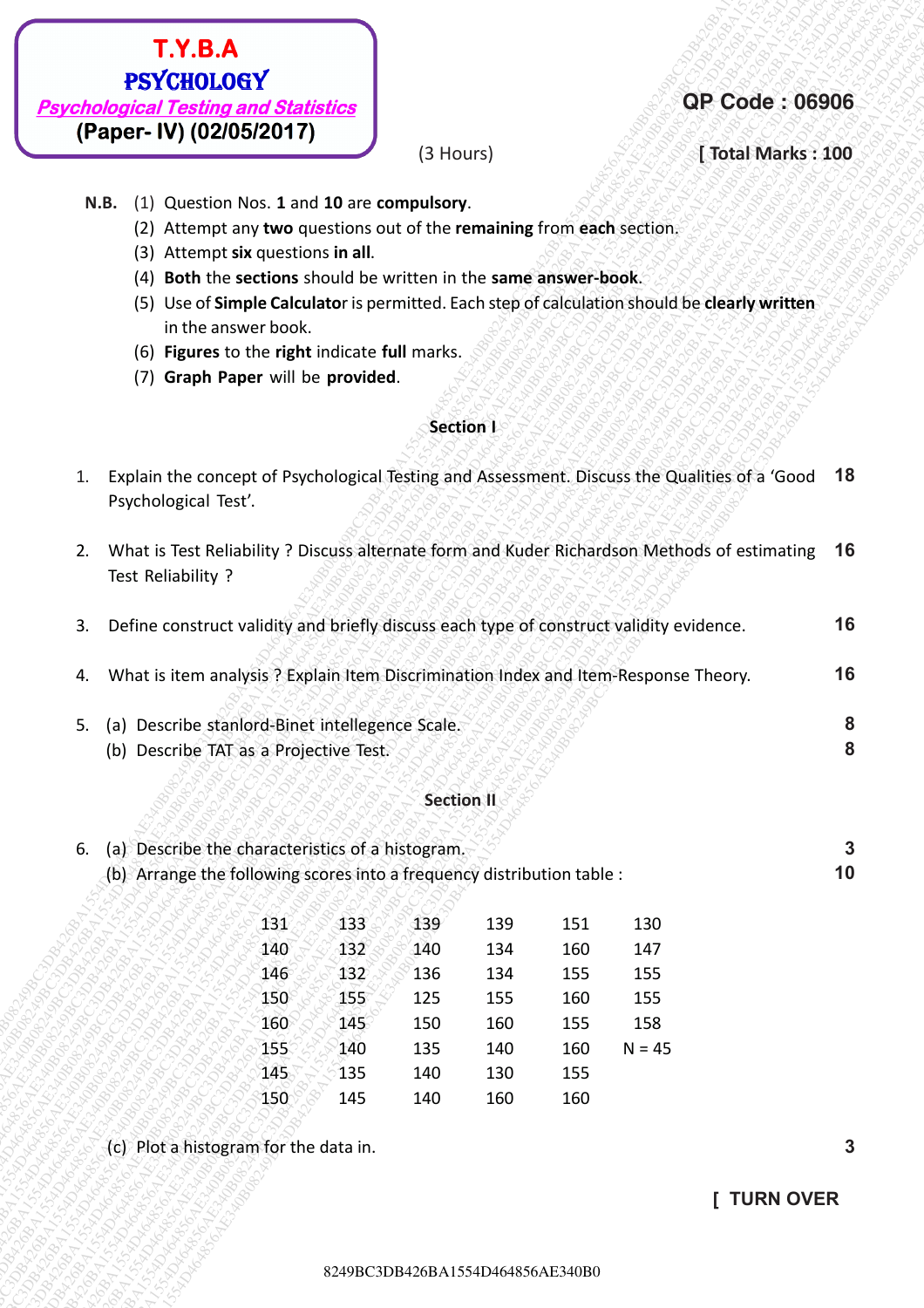- 7. (a) Describe the characteristics of the Mean.
	- (b) Calculate Mean, Median and Mode for the following distribution:

| CI              | f |
|-----------------|---|
| 65-69           | 4 |
| 60-64           | 6 |
| 55-59           | 1 |
| 50-54           |   |
| 45-49           |   |
| 40-44           |   |
| 35-39           |   |
| 30-34           |   |
| 25 <sub>5</sub> |   |
|                 |   |
|                 |   |

- 8. (a) Evaluate the Quartile Deviation as a measure of variability.
	- (b) Calcualte the Q D for the following distribution :

|                                                                                                                                  | $\mathbf{2}$ |                                  | <b>QP Code: 06906</b> |
|----------------------------------------------------------------------------------------------------------------------------------|--------------|----------------------------------|-----------------------|
| Describe the characteristics of the Mean.<br>7.<br>(a)                                                                           |              |                                  | $\mathbf{3}$          |
| (b) Calculate Mean, Median and Mode for the following distribution:                                                              |              |                                  | 13                    |
|                                                                                                                                  | CI           |                                  |                       |
|                                                                                                                                  | 65-69        | 4                                |                       |
|                                                                                                                                  | 60-64        | 6 <sup>6</sup>                   |                       |
|                                                                                                                                  | 55-59        | 40                               |                       |
|                                                                                                                                  | 50-54        | $\mathbf{R}$                     |                       |
|                                                                                                                                  | 45-49        | 14                               |                       |
|                                                                                                                                  | 40-44        | 9                                |                       |
|                                                                                                                                  | 35-39        | Ŗ                                |                       |
|                                                                                                                                  | $30 - 34$    | $\overline{3}$                   |                       |
|                                                                                                                                  | 25-29        | $\blacktriangleleft$             |                       |
|                                                                                                                                  |              | $N = 65$                         |                       |
| (a) Evaluate the Quartile Deviation as a measure of variability.<br>8.<br>(b) Calcualte the Q D for the following distribution : |              |                                  | 3<br>9                |
|                                                                                                                                  | ČŊ           | SÉ.                              |                       |
|                                                                                                                                  | 100-104      | $\widetilde{\mathbf{Z}}$         |                       |
|                                                                                                                                  | 95-99        | $\widetilde{\mathbf{A}}$         |                       |
|                                                                                                                                  | 90-94        | $\mathbf{6}$                     |                       |
|                                                                                                                                  | 85-89        | $\boldsymbol{8}$                 |                       |
|                                                                                                                                  | 80-84        | 10 <sub>1</sub>                  |                       |
|                                                                                                                                  | 75-79        | $\mathbf{14}$                    |                       |
|                                                                                                                                  | $70 - 74$    | $\boldsymbol{6}$                 |                       |
|                                                                                                                                  | 65-69        | 6 <sup>o</sup>                   |                       |
|                                                                                                                                  | 60-64        | $6\overline{6}$                  |                       |
|                                                                                                                                  | 55-59        | 4                                |                       |
|                                                                                                                                  | 50-54        | $\overline{2}$<br>$N = 68$       |                       |
|                                                                                                                                  |              |                                  |                       |
| (c) Calculate P <sub>30</sub> and PR of 92 for the data in 8b.                                                                   |              |                                  | 4                     |
| Write short notes on any four of the following :-<br><u>୍କୁ କ</u><br>(a) Probability<br>(b) Properties of a Normal Curve         |              |                                  | 16                    |
| (c) Area under normal curve<br>(d) Kurtosis                                                                                      |              |                                  |                       |
| (e) Skewness<br>(f) Z score.                                                                                                     |              |                                  |                       |
|                                                                                                                                  |              |                                  |                       |
|                                                                                                                                  |              |                                  |                       |
|                                                                                                                                  |              | 8249BC3DB426BA1554D464856AE340B0 |                       |

- (c) Calculate  $P_{30}$  and PR of 92 for the data in 8b.
- 9. Write short notes on any four of the following :-
	- (a) Probability
	- (b) Properties of a Normal Curve
	- (c) Area under normal curve
	- (d) Kurtosis
	- (e) Skewness
	- (f) Z score.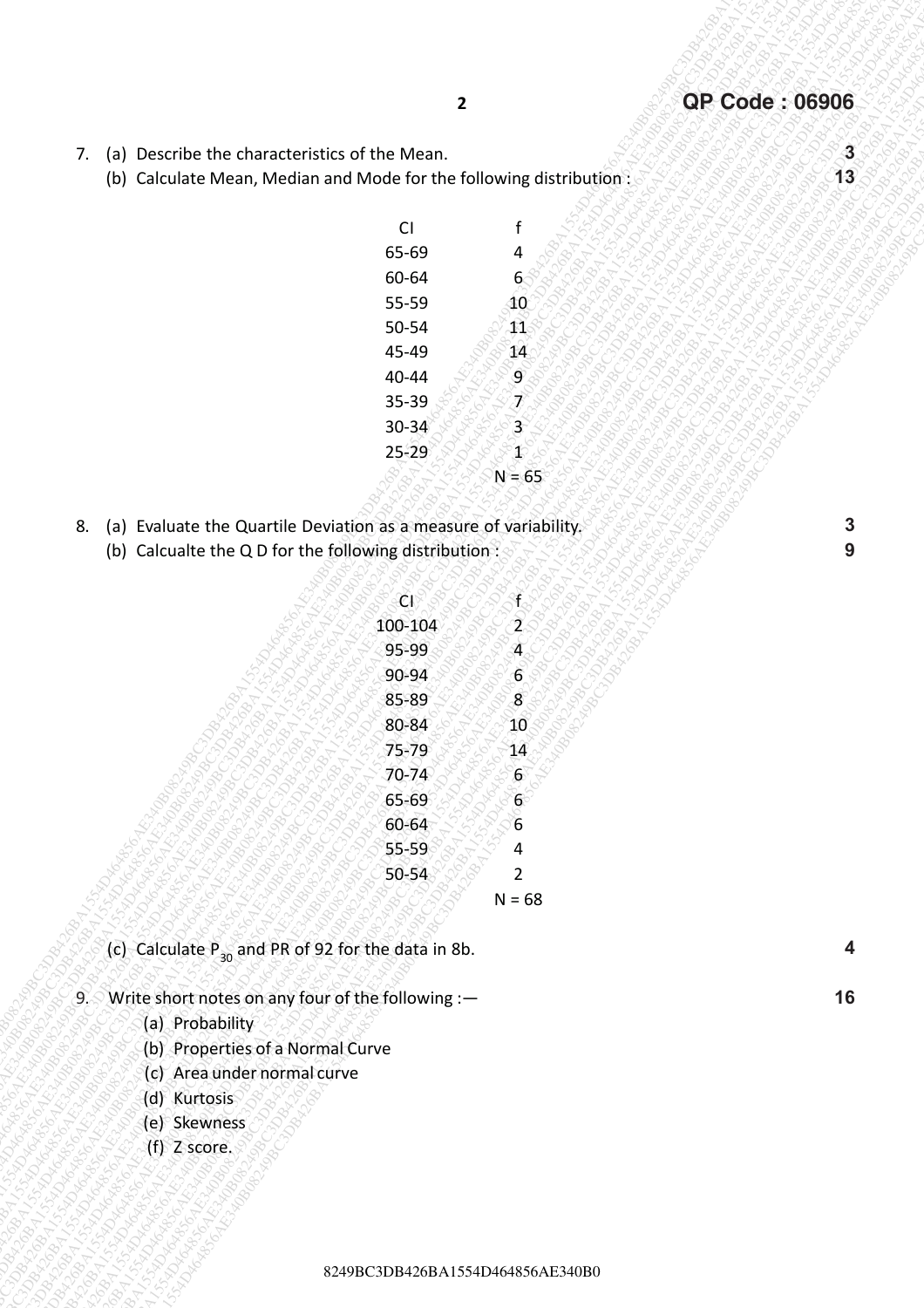- 10. (a) Explain the concepts of Simple Regression and Multiple Regression.
	- (b) Calculate the Rank-order correlation for the following set of scores :
- **[ TURN OVER**
- 8249BC3DB426BA1554D464856AE340B0
- (a) sophist the concepts of Shrone Magnesian and Mathole Regression,<br>
(b) calculate the funk-order correlation for the bibliothers and of Sophistics (a)<br>  $\frac{1}{32}$ <br>  $\frac{1}{32}$ <br>  $\frac{1}{32}$ <br>  $\frac{1}{32}$ <br>  $\frac{1}{32}$ <br>  $\frac{1}{3$ 8249BC3DB426BA1554D464856AE340B08249BC3DB426BA1554D464856AE340B08249BC3DB426BA1554D464856AE340B08249BC3DB426BA1554D464856AE340B08249BC3DB426BA1554D464856AE340B08249BC3DB426BA1554D464856AE340B0 TO, (2) region the concept of Simple Regression and Multiple Regression (2)<br>
(2) Gataxliere the Kink andre arrestories for the following orth of stores (2)<br>  $\frac{3}{24}$ <br>  $\frac{9}{24}$ <br>  $\frac{9}{24}$ <br>  $\frac{9}{24}$ <br>  $\frac{9}{24}$ <br>  $\frac{$ 30. (a) Coden the concert and Simple Represion on Maligie Represion on the Molecology concert and the Concert and Maligie Represion of Concert and Concert and Concert and Concert and Concert and Concert and Concert and Con 30 (a) both the concept of Simple Regression and Mathols Regression.<br>
(b) Gordina the concept of Simple Regression and Mathols Regression and Mathols Regression and Mathols Regression and Mathols Regression and Mathols Re  $\begin{array}{|l|l|} \hline \end{array}$   $\begin{array}{|l|l|} \hline \end{array}$ <br>  $\begin{array}{|l|l|} \hline \end{array}$ <br>  $\begin{array}{|l|l|} \hline \end{array}$ <br>  $\begin{array}{|l|l|} \hline \end{array}$ <br>  $\begin{array}{|l|l|} \hline \end{array}$ <br>  $\begin{array}{|l|l|} \hline \end{array}$ <br>  $\begin{array}{|l|l|} \hline \end{array}$ <br>  $\begin{array}{|l|l|} \hline \end{array}$ <br>  $\begin{array}{|l|l|} \hline$  $\begin{bmatrix}\n\text{20. } \text{54} & \text{54} & \text{54} & \text{54} & \text{54} & \text{54} & \text{54} & \text{54} & \text{54} & \text{54} & \text{54} & \text{54} & \text{54} & \text{54} & \text{54} & \text{54} & \text{54} & \text{54} & \text{54} & \text{54} & \text{54} & \text{54} & \text{54} & \text{54} & \text{54} & \text{54} & \text{54} & \text{54} & \text{54} & \text{$ TD, (5), Papies The concept, of Sunge Regression, and Musingac Regression,  $\frac{1}{3}$ <br>
1544 Calculated University activities in a second activities in a second activity and a second activity and a second activity and a sec TD, (5), Papies The concept, of Sunge Regression, and Musingac Regression,  $\frac{1}{3}$ <br>
1544 Calculated University activities in a second activities in a second activity and a second activity and a second activity and a sec TD, (5), Papies The concept, of Sunge Regression, and Musingac Regression,  $\frac{1}{3}$ <br>
1544 Calculated University activities in a second activities in a second activity and a second activity and a second activity and a sec TD, (5), Papies The concept, of Sunge Regression, and Musingac Regression,  $\frac{1}{3}$ <br>
1544 Calculated University activities in a second activities in a second activity and a second activity and a second activity and a sec 10 (5) Propain the concepts of Single Regression and Mutrade Regression (and Mutrade Regression)<br>
1930 Schulard and Municipality of Station and Mutrade Regression (and Mutrade Regression)<br>
1940 Management and Municipality 8249BC3DB426BA1554D464856AE340B08249BC3DB426BA1554D464856AE340B08249BC3DB426BA1554D464856AE340B08249BC3DB426BA1554D464856AE340B08249BC3DB426BA1554D464856AE340B08249BC3DB426BA1554D464856AE340B0 8249BC3DB426BA1554D464856AE340B08249BC3DB426BA1554D464856AE340B08249BC3DB426BA1554D464856AE340B08249BC3DB426BA1554D464856AE340B08249BC3DB426BA1554D464856AE340B08249BC3DB426BA1554D464856AE340B0 3<br>
824 BC3DB430 THE CONCEPT OF DIFFINITE REFERENCES AND TRUCKLESS REGULAR DIFFINITE REFERENCES<br>
824 BC3D<br>
824 BC3D<br>
824 BC3D<br>
824 BC3D<br>
824 BC3D<br>
824 BC3D<br>
824 BC3D<br>
824 BC3D<br>
824 BC3D<br>
824 BC3D<br>
824 BC3D<br>
824 BC3D<br>
824 BC 8249BC3DB426BA1554D464856AE340B08249BC3DB426BA1554D464856AE340B08249BC3DB426BA1554D464856AE340B08249BC3DB426BA1554D464856AE340B08249BC3DB426BA1554D464856AE340B08249BC3DB426BA1554D464856AE340B0 10. (a)  $\rightarrow$  pain the concept of simple keyrosion and Multiple keyrosion.<br>
(b) catalogue when where corrected for the full concept of article in the state of the full concept of article in the state of the full concept of 19. (a) Cyclinic the currence of a Simple Regression, and Muhiple Regression, and Muhiple Regression, (a) Catalog at the Sunct order corrences for the Collades of the Sunct of The Collades of the Collades Corrences for th 19. [a] Deplain the concepts of Simple Regression. and Maksigar Regression.<br>
19) Carolinet the Kank order correction for the following act of signs:<br>
24 A.B.<br>
24 A.B.<br>
24 A.B.<br>
24 A.B.<br>
24 A.B.<br>
24 A.B.<br>
24 A.B.<br>
24 A.B.<br> 10. (a) Caplian the Concepts of Simple Regression, and Multiple Regression, and Multiple Regression, and Multiple Regression, and Multiple Regression, and Multiple Regression, and Multiple Regression, and Multiple Regressi X Y 65 97 38 102 52 109 54 81 38 8899 39 102  $37 \, \text{°} \, \text{°} \, \text{°} \, 103$ 53 108  $28 < 114$  $70 - 888000$

**LEAS SERVER SERVER SE** 

(c) Interpret your answer.

**4 13**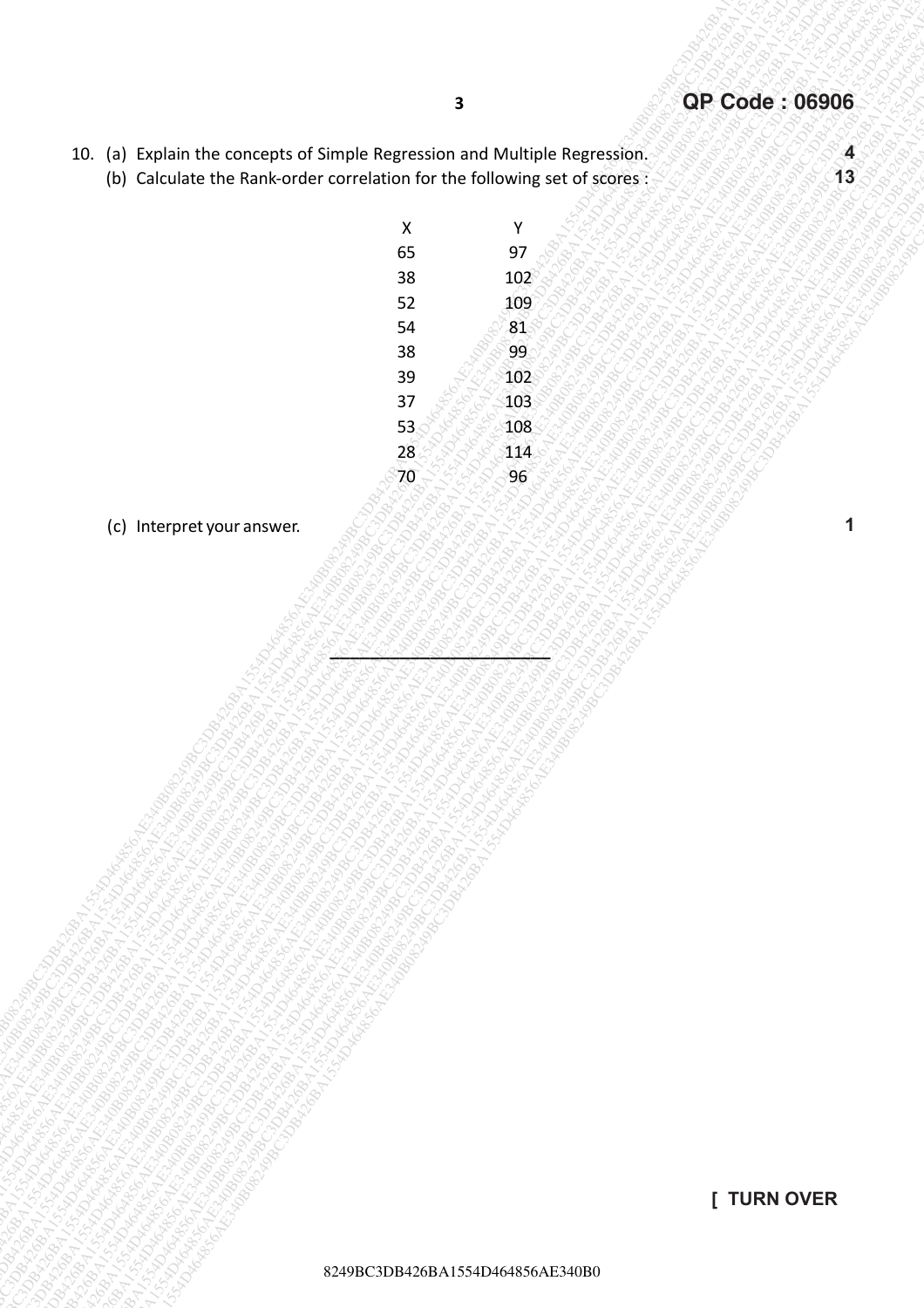### **QP Code: 06906**

# (मराठी रूपांतर)

 $\overline{4}$ 

### $(3 \pi H)$

### एकूण गुण : १००

- प्रश्न क्र.१ व प्रश्न क्र.१० अनिवार्य आहे. सूचना :  $(8)$ 
	- प्रत्येक विभागातून उर्वरित प्रश्नांपैकी कोणतेही **दोन**्प्रश्न सोडवा.  $(5)$
	- एकूण **सहा** प्रश्न सोडवा.  $(5)$
	- दोन्ही विभाग एकाच उत्तरपत्रिकेत लिहा.  $(\mathcal{X})$
	- गणकयंत्र वापरण्यास परवानगी आहे. गणितीय मांडणीची प्रत्येक पायरी स्पष्ट लिहा.  $(\vee)$
	- उजवीकडील अंक प्रश्नाचे पूर्ण गुण दुर्शविताते.  $(\xi)$
	- <mark>आलेख पेपर</mark> आवश्यकतेनुसार पुरविले जातील  $(\mathcal{O})$

## विभाग १

|  | वैशिष्ट्यांची चर्चा करा.                                                       |                         |     |         |     |               | १.   मानसशास्त्रीय चाचणी व मूल्यनिर्धारणाची संकल्पना स्पष्ट करा. 'उत्तम/चांगल्या मानसशास्त्रीय चाचणींची | १८         |
|--|--------------------------------------------------------------------------------|-------------------------|-----|---------|-----|---------------|---------------------------------------------------------------------------------------------------------|------------|
|  | चर्चा करा.                                                                     |                         |     |         |     |               | २. चाचणी विश्वासार्हता म्हणजे काय ? पर्यायी बाब विश्वासार्हता आणि कुडर रिचर्डसन विश्वासार्हता पद्धतीची  | १६         |
|  |                                                                                |                         |     |         |     |               |                                                                                                         |            |
|  | ३.  रचित वैधतेची व्याख्या द्या आणि रचित वैधतेच्या प्रत्येक प्रकारची चर्चा करा. |                         |     |         |     |               |                                                                                                         | १६         |
|  |                                                                                |                         |     |         |     |               | ४. घटक विश्लेषण म्हणजे काय ? घटक भेदनिवृत निर्देशांक व घटक प्रतिक्रिया सिद्धांत विशद करा.               | १६         |
|  | ५. (अ) स्टॅनफोर्ड बिनेच्या बुद्धीमापन कसोटीचे स्पष्टीकरण द्या.                 |                         |     |         |     |               |                                                                                                         | $\epsilon$ |
|  | (ब) प्रक्षेपण चाचणीतील TAT स्पष्ट करा.                                         |                         |     |         |     |               |                                                                                                         | $\epsilon$ |
|  |                                                                                |                         |     | विभाग २ |     |               |                                                                                                         |            |
|  | ६. (अ) हिस्टोग्रामची गुणवैशिष्ट्ये सांगा.                                      |                         |     |         |     |               |                                                                                                         | ३          |
|  | (ब) खालील सुटया प्राप्तांकाद्वारे वारंवारिता विभाजन तक्ता तयार करा.            |                         |     |         |     |               |                                                                                                         | 80         |
|  | १३१                                                                            | १३३ १३९ १३९             |     | 848     | १३० |               |                                                                                                         |            |
|  |                                                                                | $880$ $832$ $880$ $838$ |     | 850     | 880 |               |                                                                                                         |            |
|  |                                                                                | १४६ १३२ १३६ १३४ १५५     |     |         | १५५ |               |                                                                                                         |            |
|  |                                                                                | १५० १९५५ १२५ १५५        |     | १६०     | १५५ |               |                                                                                                         |            |
|  |                                                                                | १६० १४५ १५० १६०         |     | १५५     | १५८ |               |                                                                                                         |            |
|  |                                                                                | १५५ १४० १३५ १४०         |     | १६०     |     |               |                                                                                                         |            |
|  |                                                                                | १४५ ४ १३५ १४०           | १३० | १५५     |     | $N = \lambda$ |                                                                                                         |            |
|  | 840                                                                            | 884 880                 | 850 | 850     |     |               |                                                                                                         |            |
|  | (क) वरिल वितरणाद्वारे हिस्टोग्राम काढा.                                        |                         |     |         |     |               |                                                                                                         | Э          |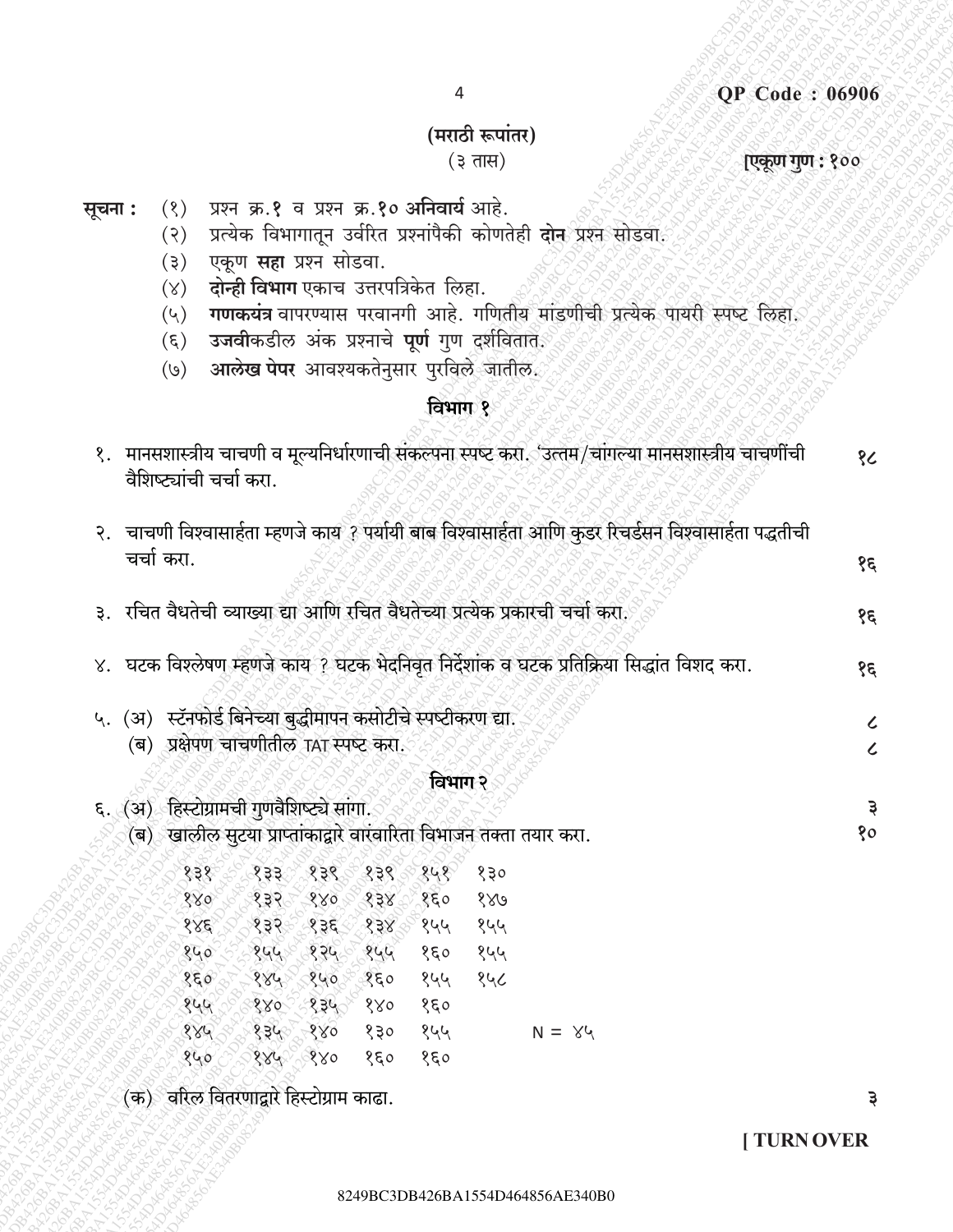१३

३

९

- 5
- ७. (अ) मध्यमानाच्या गुणवैशिष्ट्यांचे स्पष्टीकरण द्या.
	- (ब) खालील वितरणाचा मध्यमान, मध्यांक, बहूलक काढा.

| वर्गांतर  | वारवारिता |
|-----------|-----------|
| ६५–६९     | Χ         |
| ६०–६४     | ٤         |
| ५५–५९     | १०        |
| ५०–५४     | ११        |
| $84 - 88$ | १४        |
| 80–88     | ९         |
| ३५–३९     | ٥)        |
| ३०–३४     | Ҙ         |
| २५–२९     |           |
|           |           |

- ८. (अ) परिवर्तनशिलतेच्या चतुर्थक विचलन (QD) चे मूल्यांकन करा.
	- (ब) खालील वितरणाचा चतुर्थक विचलन काढा.

| वर्गांतर                                        |    |
|-------------------------------------------------|----|
| 800-808                                         |    |
| Ĵ<br>98<br>९५                                   |    |
| 88<br>९०                                        |    |
| ८९<br>ι                                         |    |
| $\hat{\mathbf{o}}$<br>Ċ<br>8                    | 80 |
| 68<br>90                                        | १  |
| $\overline{\omega}$<br>$\overline{\mathsf{go}}$ | ६  |
| 55<br>६५                                        | Ę  |
| $\xi$<br>έ                                      | ٤  |
| ५९<br>Q                                         |    |
|                                                 | २  |
|                                                 | ६८ |
|                                                 |    |

(क) वरील वितरणाचा (प्र. क्र. ८ब) च्या वितरणाचा P३० व ९२ चा PR काढा.

 $\pmb{\times}$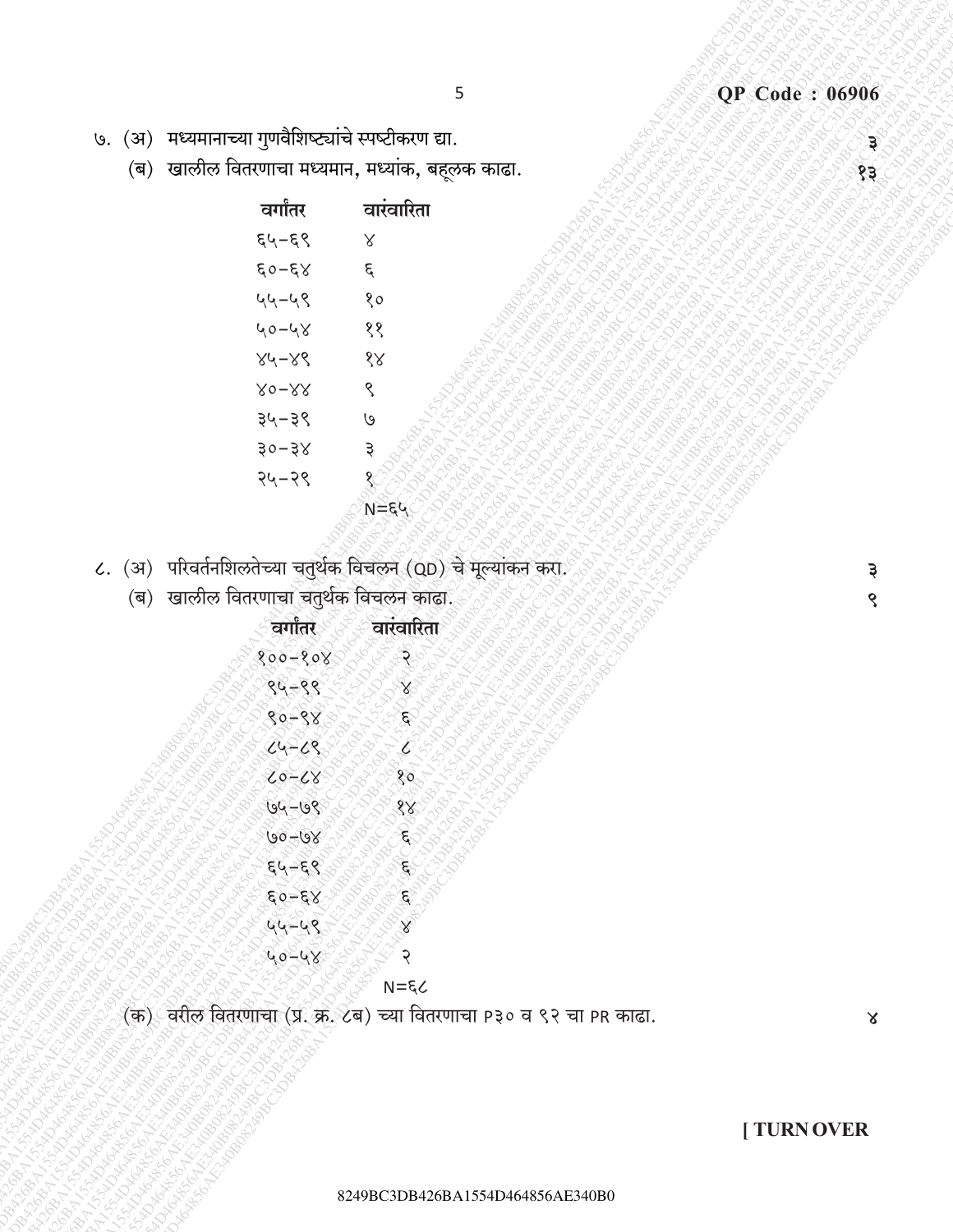- ९. खालीलपैकी कोणतेही चार टिपा लिहा :-
	- (अ) संभाव्यता
	- (ब) प्रसामान्य वक्राची गुणवैशिष्ट्ये/महत्त्व
	- (क) प्रशासन वक्रात सहभागी क्षेत्र
	- (ड) कर्टोसिझ
	- (इ) स्कूनेस
	- (फ) झेड गुणांक.
- १०. (अ) सामान्य रिग्रेशन व बहूविध रिग्रेशनची संकल्पना स्पष्ट करा.
	- (ब) खालील संचातील सहसंबंध माहितीचा श्रेणी अंतर मापन पद्धतीने सहसंबंध काढा.

 $\pmb{\mathsf{x}}$  $83$ 

१

 $\overline{\mathcal{E}}$ 

| क्ष | य   |  |
|-----|-----|--|
| ६५  | ९७  |  |
| ३८  | १०२ |  |
| ५२  | १०९ |  |
| ५४  | ८१  |  |
| ३८  | ९९  |  |
| ३९  | १०२ |  |
| ३७  | १०३ |  |
| ५३  | १०८ |  |
| २८  | ११  |  |
| ७৹  | ٤   |  |
|     |     |  |

(क) सहसंबंधाचा अर्थ सांगा.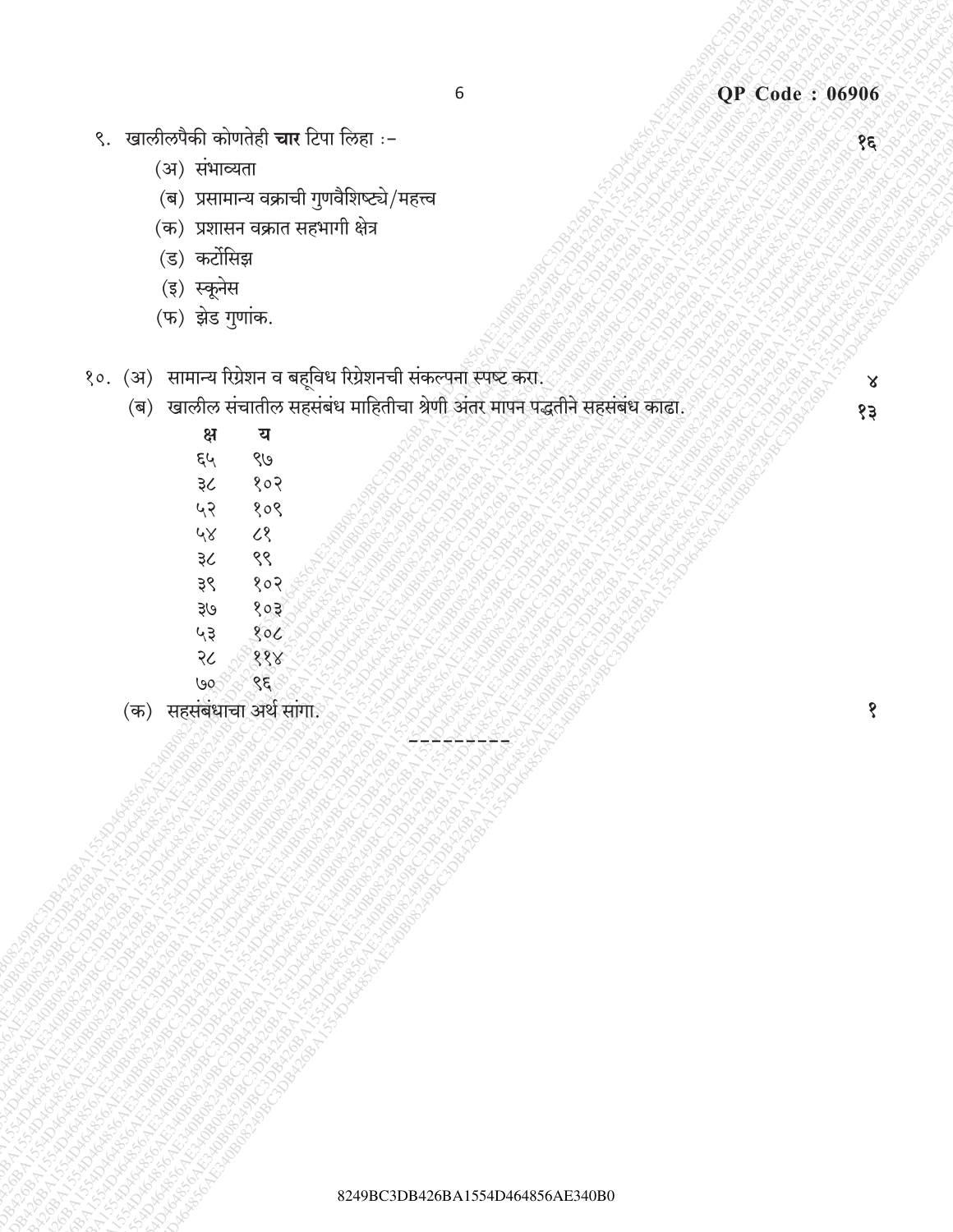| T.Y.B.A                                                                 |                                                                                                                                                                                      |              |  |  |  |
|-------------------------------------------------------------------------|--------------------------------------------------------------------------------------------------------------------------------------------------------------------------------------|--------------|--|--|--|
| <b>PSYCHOLOGY</b>                                                       | Q.P. Code: 07968                                                                                                                                                                     |              |  |  |  |
| <b>Abnormal Psychology</b><br>(Paper- V) (03/05/2017)                   | [Time: Three Hours]                                                                                                                                                                  | [ Marks:100] |  |  |  |
| $N.B$ :                                                                 | Please check whether you have got the right question paper.<br>1. Attempt any two question from Q.no.1 and attempt any three questions from<br>Q.no.2 to question no.8.<br><b>OR</b> |              |  |  |  |
|                                                                         | Attempt any five questions from question no.2 to question no.8.<br>2. Attempt five questions in all.                                                                                 |              |  |  |  |
| Q.1<br>a.                                                               | Discuss the theories and treatment of ADHD and disruptive behaviour disorder.                                                                                                        | 20           |  |  |  |
| b.                                                                      | How was the DSM developed? Explain the assumptions of the DSM IV TR.                                                                                                                 | 20           |  |  |  |
| c.                                                                      | Describe the characteristics, theories, and treatment of gender identify disorder.                                                                                                   | 20           |  |  |  |
|                                                                         | Q.2 Explain the principles of classical and operant conditioning to explain psychological disorder.                                                                                  | 20           |  |  |  |
|                                                                         | Q.3 Describe the characteristics, theories & treatment of obsessive compulsive disorder.                                                                                             | 20           |  |  |  |
| Q.4 Discuss how emotional expressions affects medical conditions.<br>20 |                                                                                                                                                                                      |              |  |  |  |
| Q.5 Define suicide. Explain the different perspectives of suicide.      |                                                                                                                                                                                      |              |  |  |  |
| Q.6 Write short notes:                                                  |                                                                                                                                                                                      | 20           |  |  |  |
| a) Brief psychotic disorder                                             |                                                                                                                                                                                      |              |  |  |  |
| Delusional disorder<br>b)                                               |                                                                                                                                                                                      |              |  |  |  |
| Schizophreniform disorder<br>C)                                         |                                                                                                                                                                                      |              |  |  |  |
| d) Shared psychotic disorder                                            |                                                                                                                                                                                      |              |  |  |  |
|                                                                         | Q.7 Describe the nature of personality disorder. Explain the characteristics of antisocial personality disorder. 20                                                                  |              |  |  |  |
|                                                                         | Q.8 Explain the characteristics of different types of eating disorders.                                                                                                              | 20           |  |  |  |
|                                                                         |                                                                                                                                                                                      |              |  |  |  |
|                                                                         |                                                                                                                                                                                      |              |  |  |  |
|                                                                         |                                                                                                                                                                                      |              |  |  |  |
|                                                                         |                                                                                                                                                                                      |              |  |  |  |
|                                                                         |                                                                                                                                                                                      |              |  |  |  |
|                                                                         |                                                                                                                                                                                      |              |  |  |  |
|                                                                         |                                                                                                                                                                                      |              |  |  |  |
|                                                                         | 4A541268B83EDC45CA9D94208FFC0041                                                                                                                                                     |              |  |  |  |
|                                                                         |                                                                                                                                                                                      |              |  |  |  |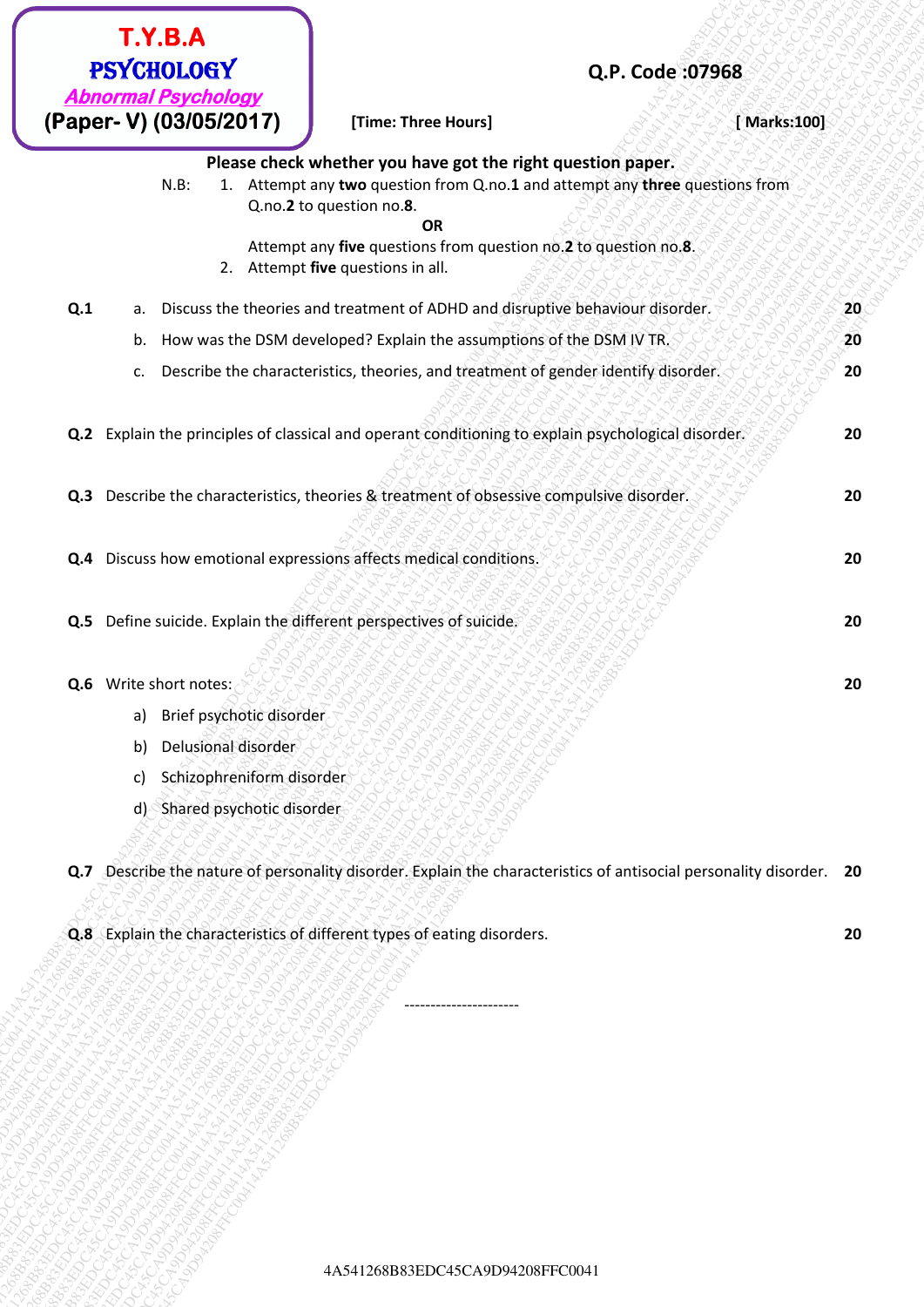### **Q.P. Code :07968**

**[**वȯळ: तीन तास**] [**गण: ु १००**]**

Please check whether you have got the right question paper.

N.B: १. प्रश्न क्र. **१** मधून कोणतȯही **दोन** प्रश्न सोडवा आणण प्रश्न क्र. **२** तȯ प्रश्न क्र. **८** मधून कोणतȯही **तीन** प्रश्न सोडवा.

ककिंवा

प्रश्न क्र. **२** तȯ प्रश्न क्र**. ८** मधून कोणतȯही **पाच** प्रश्न सोडवा.

२. एकूण **पाच** प्रश्न सोडवा.

**प्र. १** अ) ADHD च्या सिध्दान्तांची आणि उपचारांची तसेच डिसरप्टिव्ह बिहेविअर विकृतीची चर्चा करा. २०

- ब) DSM चा विकास कसा झाला? DSM IV TR ची गहितके स्पष्ट करा. २००४ मधी र**० व**
- क) लिंगभाव ओळख विकृतीची वैशिष्टये, सिद्धान्त आणि उपचार यांचे वर्णन करा. <u>२०२१ वर्ष</u> २०
- (a)  $\mu$  1999 (a)  $\mu$  1999 (a)  $\mu$  1999 (a)  $\mu$  1999 (a)  $\mu$  1999 (a)  $\mu$  1999 (a)  $\mu$  1999 (a)  $\mu$  1999 (a)  $\mu$  1999 (a)  $\mu$  1999 (a)  $\mu$  1999 (a)  $\mu$  1999 (a)  $\mu$  1999 (a)  $\mu$  1999 (a)  $\mu$  1999 (a)  $\mu$  19 Q.P. Code 319568<br>  $\frac{1}{2}$ <br>  $\frac{1}{2}$ <br>  $\frac{1}{2}$ <br>  $\frac{1}{2}$ <br>  $\frac{1}{2}$ <br>  $\frac{1}{2}$ <br>  $\frac{1}{2}$ <br>  $\frac{1}{2}$ <br>  $\frac{1}{2}$ <br>  $\frac{1}{2}$ <br>  $\frac{1}{2}$ <br>  $\frac{1}{2}$ <br>  $\frac{1}{2}$ <br>  $\frac{1}{2}$ <br>  $\frac{1}{2}$ <br>  $\frac{1}{2}$ <br>  $\frac{1}{2}$ <br>  $\frac{1}{2}$ <br>  $\frac{1$ Q.P. Code 379568<br>
Please class to actual control model of the field quastion asset<br>  $h \ge 2$  for example and the matrices of the field quastion asset<br>  $h \ge 2$  for example and the matrices of the field of the state of the s Q.P. Code 197968<br>  $[432, 184 + 184]$ <br>
Piese check whether you have act the right caset in paper.<br>  $\sqrt{16}$  as  $\sqrt{16}$  and  $\sqrt{16}$  and  $\sqrt{16}$  and  $\sqrt{16}$  and  $\sqrt{16}$  and  $\sqrt{16}$ <br>  $\sqrt{16}$  and  $\sqrt{16}$  and  $\sqrt{16}$  an Q.P. Code 407968<br>
Final control of the state and the system (and the system of the system of the system of the system of the system of the system of the system of the system of the system of the system of the system of th Q.P. Code: 079688<br>
Hosse check whether you have got the right question paper.<br>
Hus from since the right afford and rest offset and rest offset and a company<br>
Hus from since  $\frac{1}{2}$  (see and for a since of all second com Q.P.Code:07968<br>  $Q.P. Code: 97968$ <br>  $x + \cos \pi + t$ <br>  $y + \cos \pi + t$ <br>  $y + \cos \pi + t$ <br>  $y + \cos \pi + t$ <br>  $y + \cos \pi + t$ <br>  $y + \cos \pi + t$ <br>  $y + \cos \pi + t$ <br>  $y + \cos \pi + t$ <br>  $y + \cos \pi + t$ <br>  $y + \cos \pi + t$ <br>  $y + \cos \pi + t$ <br>  $y + \cos \pi + t$ <br>  $y + \cos \pi + t$ <br>  $y + \cos \pi + t$ <br>  $y + \cos \pi + t$ <br>  $y + \cos \pi + t$ Q.P. Code: 07968<br>  $Q.P.$  Code: 07968<br>
H.M.  $t$ , there is the first own distributed position paper.<br>
H.M.  $t$ , there is the first own distributed between the state of the first of the first original term is equivalent to th 4CFC004139988<br>  $Q,P$ C436 CA98 CA94 CA44126 CA94 CA94 CA94 CA94<br>
HERE C. Vienes, the full through control the full contained paper of<br>  $R=R$  CA96 CA441 A54126 CA941 A54126 CA941<br>
T. 1 36 CA910 with the rest end of the space 4CFC004139988<br>  $Q,P$ C436 CA98 CA94 CA44126 CA94 CA94 CA94 CA94<br>
HERE C. Vienes, the full through control the full contained paper of<br>  $R=R$  CA96 CA441 A54126 CA941 A54126 CA941<br>
T. 1 36 CA910 with the rest end of the space 4CFC004139988<br>  $Q,P$ C436 CA98 CA94 CA44126 CA94 CA94 CA94 CA94<br>
HERE C. Vienes, the full through control the full contained paper of<br>  $R=R$  CA96 CA441 A54126 CA941 A54126 CA941<br>
T. 1 36 CA910 with the rest end of the space **42.6. Code 37368**<br>  $\theta$ 2.6. Code 37368<br>  $\theta$ 3.8. Code 37368<br>  $\theta$ 3.8. Code 37368<br>  $\theta$ 3.8. Code 37448<br>  $\theta$ 3.8. Code 37448<br>  $\theta$ 3.8. Code 37448<br>  $\theta$ 3.8. Code 37448<br>  $\theta$ 3.8. Code 3844<br>  $\theta$ 3.8. Code 3844<br>  $\theta$ 3.8. Code Q.P. Code:379568<br>
Has: Hence these better with three points in the grand of the state of the state of the state of the state of the state of the state of the state of the state of the state of the state of the state of th Q.P. Code 079568<br>  $\frac{1}{2}$  Piesse clust when effect which due as the result of since which as a character of the result of the result of the result of the result of the result of the result of the result of the result of Q.P. Code a09668<br>  $\frac{1}{2}$  Please check whether you have not the rest datas also also see.<br>  $\frac{1}{2}$  Please check whether you have not the rest datas also see.<br>  $\frac{1}{2}$  Please and the rest datas also see.<br>  $\frac{1}{2}$  P 428. The Code 379688<br>
Has the cost<br>
Has the state website of the spot the rest since of the state of the state of the state of the state<br>
Has the state at the state of the state of the state<br>
state at the state of the sta Q.P.Code (37968<br>
Has the context of the context of the context of the context of the context of the context of the context of the context of the context of the context of the context of the context of the context of the c **42A Code 379588**<br>  $\frac{1}{2}$ <br>  $\frac{1}{2}$ <br>  $\frac{1}{2}$ <br>  $\frac{1}{2}$ <br>  $\frac{1}{2}$ <br>  $\frac{1}{2}$ <br>  $\frac{1}{2}$ <br>  $\frac{1}{2}$ <br>  $\frac{1}{2}$ <br>  $\frac{1}{2}$ <br>  $\frac{1}{2}$ <br>  $\frac{1}{2}$ <br>  $\frac{1}{2}$ <br>  $\frac{1}{2}$ <br>  $\frac{1}{2}$ <br>  $\frac{1}{2}$ <br>  $\frac{1}{2}$ <br>  $\frac{1}{2}$ <br>  $\frac{$ 4A541268B83EDC45CA9D94208FFC00414A541268B83EDC45CA9D94208FFC00414A541268B83EDC45CA9D94208FFC00414A541268B83EDC45CA9D94208FFC00414A541268B83EDC45CA9D94208FFC00414A541268B83EDC45CA9D94208FFC0041 Q.P. Code:37968<br>  $\frac{1}{12}$ <br>  $\frac{1}{12}$ <br>  $\frac{1}{12}$ <br>  $\frac{1}{12}$ <br>  $\frac{1}{12}$ <br>  $\frac{1}{12}$ <br>  $\frac{1}{12}$ <br>  $\frac{1}{12}$ <br>  $\frac{1}{12}$ <br>  $\frac{1}{12}$ <br>  $\frac{1}{12}$ <br>  $\frac{1}{12}$ <br>  $\frac{1}{12}$ <br>  $\frac{1}{12}$ <br>  $\frac{1}{12}$ <br>  $\frac{1}{12}$ <br>  $\frac{1}{12}$ <br> **प्र. २** मानसिास्रीय ववकृती स्पष्ि करणारी असभजात असभसिंधान आणण साधनात्मक असभसिंधानाची तत्वȯ स्पष्ि करा. **२०**
	- **प्र. 3** अयथार्थ विचार व कृतीप्रधान विकृतीची वैशिष्टये, सिद्धान्त आणि उपचार यांचे वर्णन करा. **२०**
	- **प्र. ४** भावननक प्रकिीकरणाचा वȰद्यकीय प्स्थतीवर कसा पररणाम होतो याची चचाा करा. **२०**
	- **प्र. ५** आत्महत्यȯची व्याख्या दया. आत्महत्यȯवरील वȯगवȯगळȯ दृप्ष्िकोन स्पष्ि करा. **२०**
	- **प्र. ६** हिपा सलहा.
		- अ) अल्पकालीन मनोववक्षोसभत ववकृती
		- ब) घनविचारणयुक्त विकृती
		- क) स्किझोफ्रेनिफॉर्म विकृती
		- ड) सामाजिक मनोविक्षोभित विकृती
	- **प्र. ७** व्यप्क्तमत्त्व ववकृतीच्या स्वरूपाचȯ वणान करा. समाजववरोधी व्यप्क्तमत्त्व ववकृतीची वȰसिष्ियȯ स्पष्ि करा. **२०**

-----------------

**प्र. ८** खाण्याशी निगडित विकृतीच्या वेगवेगळ्या प्रकारांची वैशिष्टये स्पष्ट करा.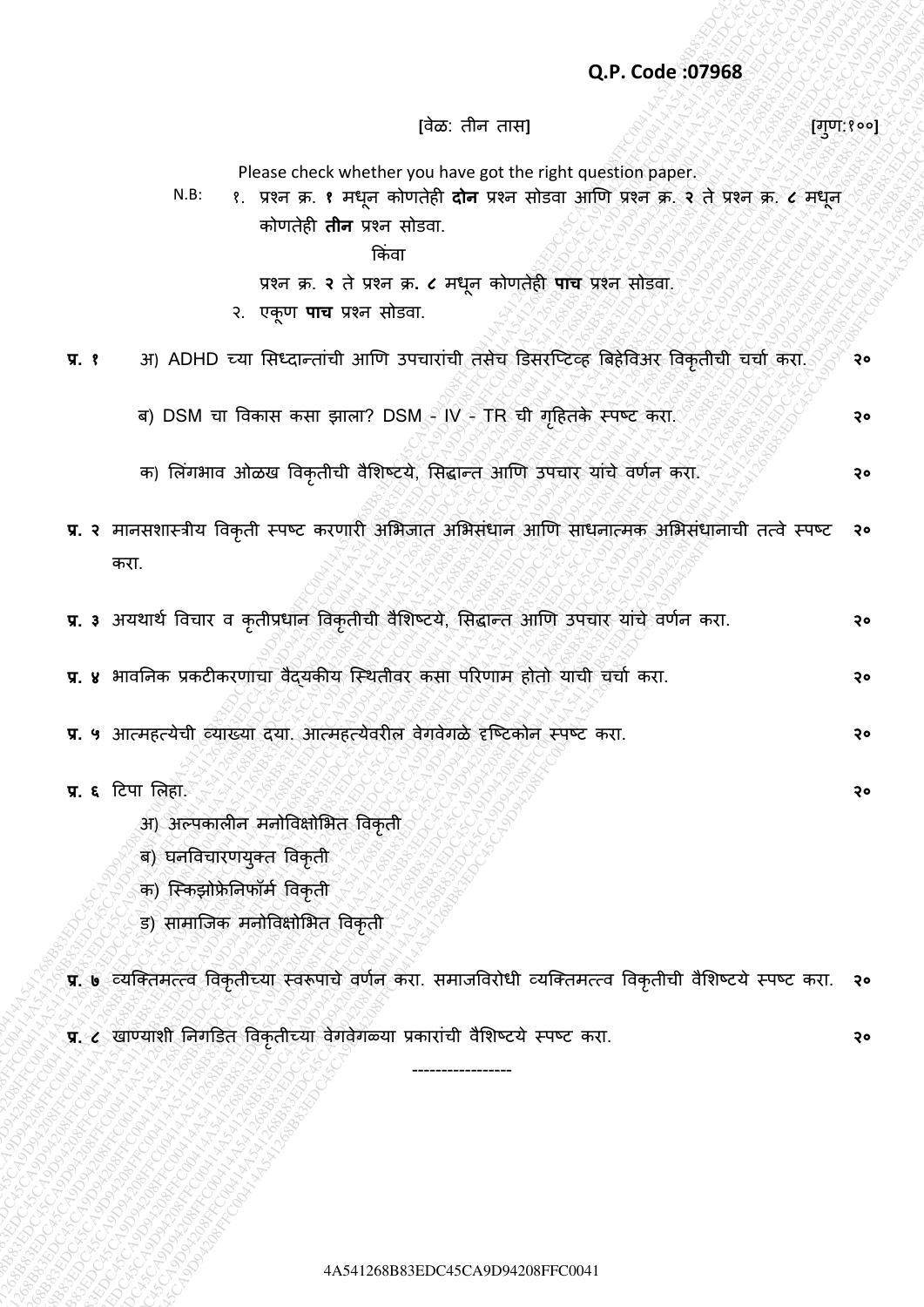|                         | <b>T.Y.B.A</b><br><b>PSYCHOLOGY</b>                              | <b>Industrial and Organizational Psychology</b>                                                                                 |                                                                                                                                                                                                                                                                                                                                                                                                         | CODE No.00008121 |
|-------------------------|------------------------------------------------------------------|---------------------------------------------------------------------------------------------------------------------------------|---------------------------------------------------------------------------------------------------------------------------------------------------------------------------------------------------------------------------------------------------------------------------------------------------------------------------------------------------------------------------------------------------------|------------------|
|                         | (Paper- VI) (04/05/2017)                                         |                                                                                                                                 | [Time: 3 Hours]                                                                                                                                                                                                                                                                                                                                                                                         | [ Marks: 100]    |
|                         | $N.B$ :                                                          | 1<br>$2^{\circ}$<br>3                                                                                                           | Please check whether you have got the right question paper.<br>Figures to the right indicate full marks<br>All answers should be written in the same answer book.<br>Attempt Q. No.1 for 40 marks any two more questions from Q. No.2 to Q.No.6<br>OR<br>Attempt any 4 from question no 2 to question no 6<br>4. Follow the same instruction as given above and also attempt Q.No.7 which is compulsory |                  |
| Q.1                     |                                                                  | Answer any two of the following<br>a) Discuss Job and Work Analysis<br>b) Describe leadership styles                            | c) Explain survey opinion polls, motivation research and focus groups as research methods in consumer                                                                                                                                                                                                                                                                                                   | 40               |
| Q.2                     | psychology.                                                      | Describe the purpose of performance appraisal.                                                                                  |                                                                                                                                                                                                                                                                                                                                                                                                         | 20               |
| Q.3                     | 1. Active Practice<br>3. Apprenticeship<br>5. Diversity training | Write Short Notes on any four of the following<br>2. Transfer of Training<br>4. Executive Coaching<br>6. Career development     |                                                                                                                                                                                                                                                                                                                                                                                                         | 20               |
| Q.4                     |                                                                  |                                                                                                                                 | Explain achievement motivation theory & need hierarchy theory.                                                                                                                                                                                                                                                                                                                                          | 20               |
| $\mathsf{Q}.\mathsf{5}$ |                                                                  |                                                                                                                                 | Discuss excessive internet use & electronic monitoring in organizations.                                                                                                                                                                                                                                                                                                                                | 20               |
| Q.6                     |                                                                  |                                                                                                                                 | Explain organizational efforts of stress management.                                                                                                                                                                                                                                                                                                                                                    | 20               |
| Q.7                     | b. Ranking Method<br>e. Biofeedback<br>f. Product Image          | Write short notes on any four of the following<br>a. Realistic job preview<br>c. Career development<br>d. Need Hierarchy theory |                                                                                                                                                                                                                                                                                                                                                                                                         | 20               |
|                         |                                                                  |                                                                                                                                 |                                                                                                                                                                                                                                                                                                                                                                                                         |                  |
|                         |                                                                  |                                                                                                                                 | 381C8C5EE3389FCC0E1CC138DC2B0E85                                                                                                                                                                                                                                                                                                                                                                        |                  |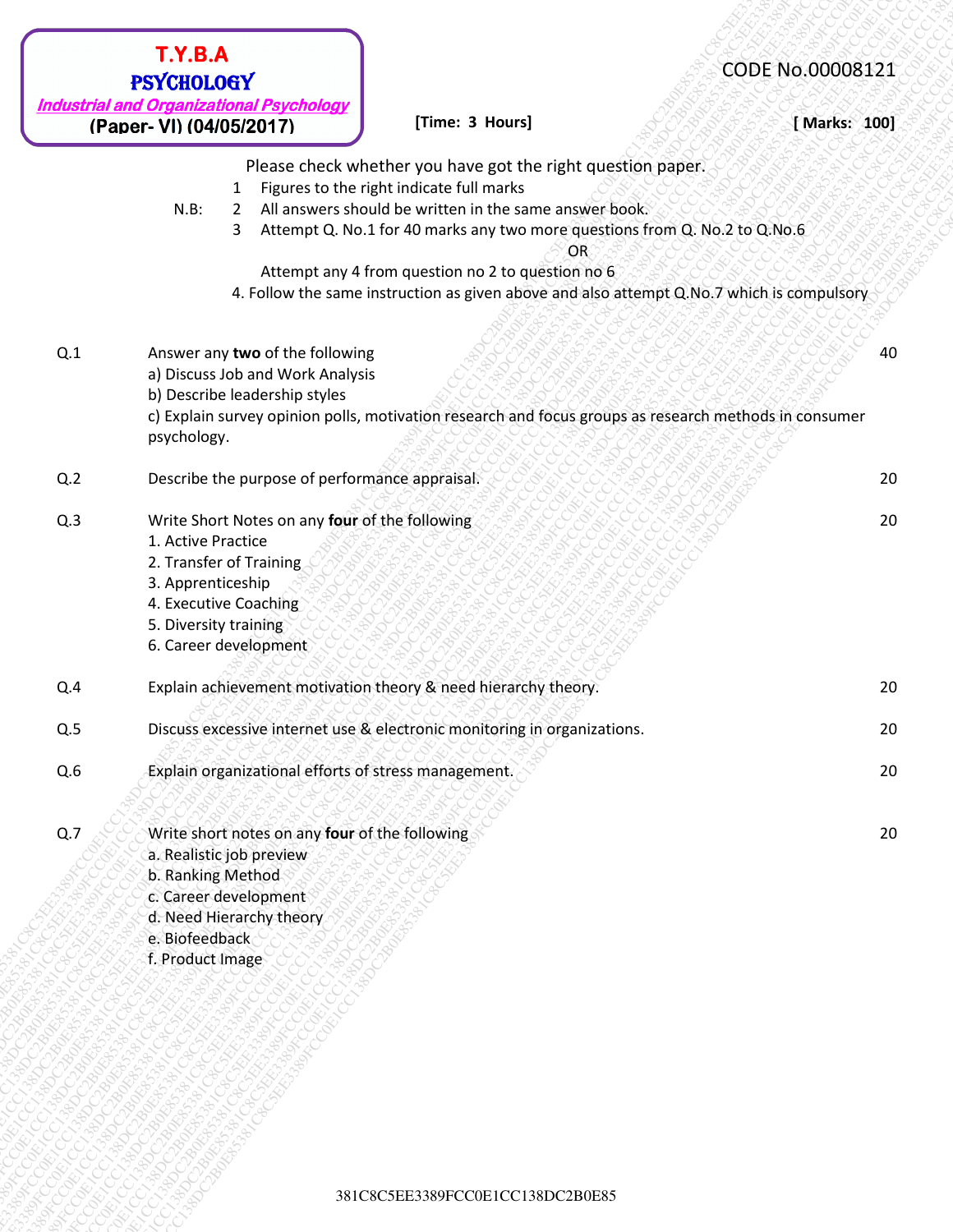# **[Time: 3 Hours] Example: 2 Marks: 100]**

| [Time: 3 Hours]<br>[ Marks: 100]<br>Please check whether you have got the right question paper.<br>सूचना१) उजवीकडील अंक पूर्ण गुण दर्शवितात<br>२) सर्व प्रश्नांची उत्तरे एकाच उत्तरपत्रिकेत लिहावीत<br>3) प्र.क़ १ हा ४० गुणांसाठी सोडवा व प्रश्न क्र २ ते ६ मधून कोणतेही दोन प्रश्न सोडवा<br>किवा<br>प्रश्न क्र २ ते ६ मधून कोणतेही चार प्रश्न सोडवा<br>४) वरील सूचना शिवाय प्र. क्र.७ हा अनिवार्य आहे (एकूण पाच प्रश्न सोडवा)<br>कोणतेही <b>दोन</b> प्रश्न सोडवा<br>अ) काम आणि कार्याचे विश्लेषणाची चर्चा करा.<br>ब) नेतृत्वाची शैलींचे वर्णन करा <sub>.</sub><br>क) सर्वक्षण लोकमत मोजणी, प्रेरणा संशोधन आणि केंद्रित समूह या ग्राहक मनोविज्ञानातील संशोधन<br>पद्धती म्हणून स्पष्ट करा.<br>कार्यप्रवर्तन मूल्यांकनाच्या उधीष्टांचे वर्णन करा.<br>थोडक्यात टीपा लिहा (कोणत्याही चार)<br>१) सक्रीय (Active) सराव<br>२) प्रशिक्षण हस्तांतर<br>3) शिकाऊ उमेदवार प्रशिक्षण<br>४) तज्ञ मार्गदर्शन<br>५) विविधात प्रशिक्षण<br>६) व्यवसाय / करिअर विकास (career development)<br>प्रेरणांचे संपादन/उपलब्धी प्रेरणा सिद्धांत व गरज वर्चस्व श्रेणी सिद्धांत स्पष्ट करा.<br>संघटनेतील इंटरनेटचा अतिवापर आणि इलेक्ट्रॉनिक monitoring यांची चर्चा करा.<br>तणावाचे व्यवस्थापन करण्यासाठी संघटना कोणकोणते प्रयत्न करते, स्पष्ट करा.<br>संक्षिप्त टिपा लिहा (कोणत्याही चार)<br>्य.७<br>अ. Realistic कार्य अहवाल<br>ब. श्रेणी पद्धती<br>क. करिअर विकास<br>ड. गरजांचा वर्चस्वश्रेणी सिद्धांत<br>इ. बयोफिडबॅक<br>फ. वस्तूची प्रतिमा<br>381C8C5EE3389FCC0E1CC138DC2B0E85 |         | CODE No.00008121 |
|--------------------------------------------------------------------------------------------------------------------------------------------------------------------------------------------------------------------------------------------------------------------------------------------------------------------------------------------------------------------------------------------------------------------------------------------------------------------------------------------------------------------------------------------------------------------------------------------------------------------------------------------------------------------------------------------------------------------------------------------------------------------------------------------------------------------------------------------------------------------------------------------------------------------------------------------------------------------------------------------------------------------------------------------------------------------------------------------------------------------------------------------------------------------------------------------------------------------------------------------------------------------------------------------------------------------------------------------------------------------------------------------------------------------------------------------------------|---------|------------------|
| ४०<br>२०<br>२०<br>२०<br>२०<br>२०                                                                                                                                                                                                                                                                                                                                                                                                                                                                                                                                                                                                                                                                                                                                                                                                                                                                                                                                                                                                                                                                                                                                                                                                                                                                                                                                                                                                                       |         |                  |
|                                                                                                                                                                                                                                                                                                                                                                                                                                                                                                                                                                                                                                                                                                                                                                                                                                                                                                                                                                                                                                                                                                                                                                                                                                                                                                                                                                                                                                                        |         |                  |
|                                                                                                                                                                                                                                                                                                                                                                                                                                                                                                                                                                                                                                                                                                                                                                                                                                                                                                                                                                                                                                                                                                                                                                                                                                                                                                                                                                                                                                                        |         |                  |
|                                                                                                                                                                                                                                                                                                                                                                                                                                                                                                                                                                                                                                                                                                                                                                                                                                                                                                                                                                                                                                                                                                                                                                                                                                                                                                                                                                                                                                                        |         |                  |
|                                                                                                                                                                                                                                                                                                                                                                                                                                                                                                                                                                                                                                                                                                                                                                                                                                                                                                                                                                                                                                                                                                                                                                                                                                                                                                                                                                                                                                                        |         |                  |
|                                                                                                                                                                                                                                                                                                                                                                                                                                                                                                                                                                                                                                                                                                                                                                                                                                                                                                                                                                                                                                                                                                                                                                                                                                                                                                                                                                                                                                                        |         |                  |
|                                                                                                                                                                                                                                                                                                                                                                                                                                                                                                                                                                                                                                                                                                                                                                                                                                                                                                                                                                                                                                                                                                                                                                                                                                                                                                                                                                                                                                                        |         |                  |
|                                                                                                                                                                                                                                                                                                                                                                                                                                                                                                                                                                                                                                                                                                                                                                                                                                                                                                                                                                                                                                                                                                                                                                                                                                                                                                                                                                                                                                                        |         |                  |
|                                                                                                                                                                                                                                                                                                                                                                                                                                                                                                                                                                                                                                                                                                                                                                                                                                                                                                                                                                                                                                                                                                                                                                                                                                                                                                                                                                                                                                                        |         |                  |
|                                                                                                                                                                                                                                                                                                                                                                                                                                                                                                                                                                                                                                                                                                                                                                                                                                                                                                                                                                                                                                                                                                                                                                                                                                                                                                                                                                                                                                                        | प्र.१   |                  |
|                                                                                                                                                                                                                                                                                                                                                                                                                                                                                                                                                                                                                                                                                                                                                                                                                                                                                                                                                                                                                                                                                                                                                                                                                                                                                                                                                                                                                                                        |         |                  |
|                                                                                                                                                                                                                                                                                                                                                                                                                                                                                                                                                                                                                                                                                                                                                                                                                                                                                                                                                                                                                                                                                                                                                                                                                                                                                                                                                                                                                                                        |         |                  |
|                                                                                                                                                                                                                                                                                                                                                                                                                                                                                                                                                                                                                                                                                                                                                                                                                                                                                                                                                                                                                                                                                                                                                                                                                                                                                                                                                                                                                                                        |         |                  |
|                                                                                                                                                                                                                                                                                                                                                                                                                                                                                                                                                                                                                                                                                                                                                                                                                                                                                                                                                                                                                                                                                                                                                                                                                                                                                                                                                                                                                                                        |         |                  |
|                                                                                                                                                                                                                                                                                                                                                                                                                                                                                                                                                                                                                                                                                                                                                                                                                                                                                                                                                                                                                                                                                                                                                                                                                                                                                                                                                                                                                                                        | प्र.२   |                  |
|                                                                                                                                                                                                                                                                                                                                                                                                                                                                                                                                                                                                                                                                                                                                                                                                                                                                                                                                                                                                                                                                                                                                                                                                                                                                                                                                                                                                                                                        | $\Pi.3$ |                  |
|                                                                                                                                                                                                                                                                                                                                                                                                                                                                                                                                                                                                                                                                                                                                                                                                                                                                                                                                                                                                                                                                                                                                                                                                                                                                                                                                                                                                                                                        |         |                  |
|                                                                                                                                                                                                                                                                                                                                                                                                                                                                                                                                                                                                                                                                                                                                                                                                                                                                                                                                                                                                                                                                                                                                                                                                                                                                                                                                                                                                                                                        |         |                  |
|                                                                                                                                                                                                                                                                                                                                                                                                                                                                                                                                                                                                                                                                                                                                                                                                                                                                                                                                                                                                                                                                                                                                                                                                                                                                                                                                                                                                                                                        |         |                  |
|                                                                                                                                                                                                                                                                                                                                                                                                                                                                                                                                                                                                                                                                                                                                                                                                                                                                                                                                                                                                                                                                                                                                                                                                                                                                                                                                                                                                                                                        |         |                  |
|                                                                                                                                                                                                                                                                                                                                                                                                                                                                                                                                                                                                                                                                                                                                                                                                                                                                                                                                                                                                                                                                                                                                                                                                                                                                                                                                                                                                                                                        |         |                  |
|                                                                                                                                                                                                                                                                                                                                                                                                                                                                                                                                                                                                                                                                                                                                                                                                                                                                                                                                                                                                                                                                                                                                                                                                                                                                                                                                                                                                                                                        |         |                  |
|                                                                                                                                                                                                                                                                                                                                                                                                                                                                                                                                                                                                                                                                                                                                                                                                                                                                                                                                                                                                                                                                                                                                                                                                                                                                                                                                                                                                                                                        | प्र.४   |                  |
|                                                                                                                                                                                                                                                                                                                                                                                                                                                                                                                                                                                                                                                                                                                                                                                                                                                                                                                                                                                                                                                                                                                                                                                                                                                                                                                                                                                                                                                        | प्र.५   |                  |
|                                                                                                                                                                                                                                                                                                                                                                                                                                                                                                                                                                                                                                                                                                                                                                                                                                                                                                                                                                                                                                                                                                                                                                                                                                                                                                                                                                                                                                                        | प्र.६   |                  |
|                                                                                                                                                                                                                                                                                                                                                                                                                                                                                                                                                                                                                                                                                                                                                                                                                                                                                                                                                                                                                                                                                                                                                                                                                                                                                                                                                                                                                                                        |         |                  |
|                                                                                                                                                                                                                                                                                                                                                                                                                                                                                                                                                                                                                                                                                                                                                                                                                                                                                                                                                                                                                                                                                                                                                                                                                                                                                                                                                                                                                                                        |         |                  |
|                                                                                                                                                                                                                                                                                                                                                                                                                                                                                                                                                                                                                                                                                                                                                                                                                                                                                                                                                                                                                                                                                                                                                                                                                                                                                                                                                                                                                                                        |         |                  |
|                                                                                                                                                                                                                                                                                                                                                                                                                                                                                                                                                                                                                                                                                                                                                                                                                                                                                                                                                                                                                                                                                                                                                                                                                                                                                                                                                                                                                                                        |         |                  |
|                                                                                                                                                                                                                                                                                                                                                                                                                                                                                                                                                                                                                                                                                                                                                                                                                                                                                                                                                                                                                                                                                                                                                                                                                                                                                                                                                                                                                                                        |         |                  |
|                                                                                                                                                                                                                                                                                                                                                                                                                                                                                                                                                                                                                                                                                                                                                                                                                                                                                                                                                                                                                                                                                                                                                                                                                                                                                                                                                                                                                                                        |         |                  |
|                                                                                                                                                                                                                                                                                                                                                                                                                                                                                                                                                                                                                                                                                                                                                                                                                                                                                                                                                                                                                                                                                                                                                                                                                                                                                                                                                                                                                                                        |         |                  |
|                                                                                                                                                                                                                                                                                                                                                                                                                                                                                                                                                                                                                                                                                                                                                                                                                                                                                                                                                                                                                                                                                                                                                                                                                                                                                                                                                                                                                                                        |         |                  |
|                                                                                                                                                                                                                                                                                                                                                                                                                                                                                                                                                                                                                                                                                                                                                                                                                                                                                                                                                                                                                                                                                                                                                                                                                                                                                                                                                                                                                                                        |         |                  |
|                                                                                                                                                                                                                                                                                                                                                                                                                                                                                                                                                                                                                                                                                                                                                                                                                                                                                                                                                                                                                                                                                                                                                                                                                                                                                                                                                                                                                                                        |         |                  |
|                                                                                                                                                                                                                                                                                                                                                                                                                                                                                                                                                                                                                                                                                                                                                                                                                                                                                                                                                                                                                                                                                                                                                                                                                                                                                                                                                                                                                                                        |         |                  |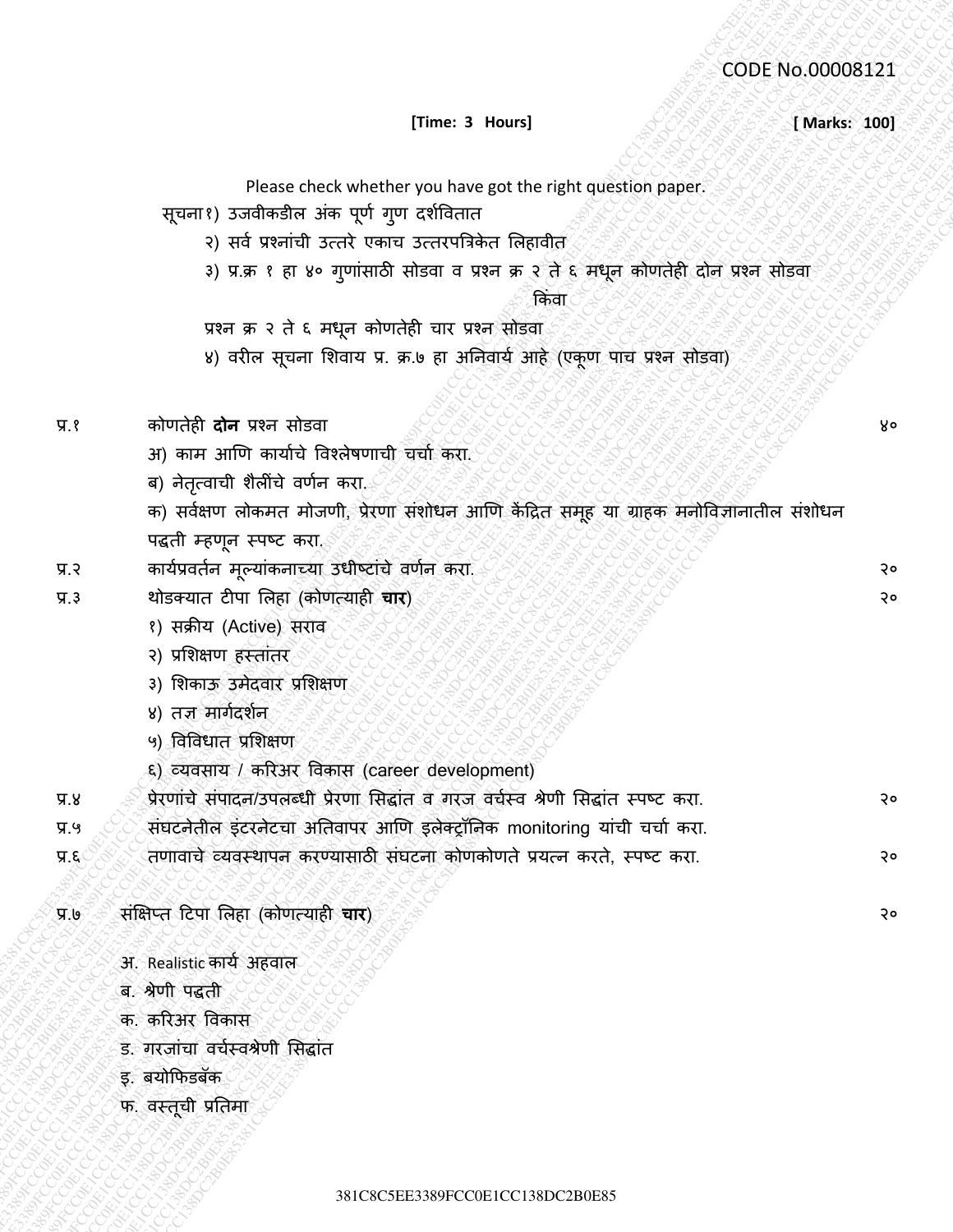- **N.B.** (1) Question Nos. **1** and **10** are **compulsory**.
	- (2) Attempt any **two** questions out of the **remaining** from **each** section.
	- (3) Attempt **six** questions **in all**.
	- (4) **Both** the **sections** should be written in the **same answer-book**.
	- (5) Use of **Simple Calculato**r is permitted. Each step of calculation should be **clearly written** in the answer book.
	- (6) **Figures** to the **right** indicate **full** marks.
	- (7) **Graph Paper** will be **provided**.

### **Section I**

| <b>T.Y.B.A</b><br><b>PSYCHOLOGY</b><br><b>QP Code: 06905</b><br><b>Psychological Testing and Statistics</b><br>(Paper- IV) (12/05/2017)<br>(3 Hours)<br>[ Total Marks : 100<br>(1) Question Nos. 1 and 10 are compulsory.<br>N.B.<br>(2) Attempt any two questions out of the remaining from each section.<br>(3) Attempt six questions in all.<br>(4) Both the sections should be written in the same answer-book.<br>(5) Use of Simple Calculator is permitted. Each step of calculation should be clearly written<br>in the answer book.<br>(6) Figures to the right indicate full marks.<br>(7) Graph Paper will be provided.<br>Section I<br>Discuss the various assumptions about Psychological Testing and Assessment.<br>1.<br>Define Test Reliability and discuss the sources of error variance and describe alternate form 16<br>2.<br>reliability.<br>Explain the concept of Test Validity. Describe content validity with reference to its Quntification 16<br>3.<br>and the influence of culture.<br>What is item analysis ? Explain in detail qualitative item analysis.<br>4.<br>(a) Evaluate WISC-IV as an intelligence scale.<br>5.<br>(b) Explain the procedure of administering, scoring and interpreting Rorschach.<br><b>Section II</b><br>(a) Describe the steps in preparing a frequency distribution table.<br>6.<br>(b) Arrange the following scores in a frequency distribution table :<br>75<br>86<br>86<br>80<br>60<br>82<br>76<br>76<br>54<br>88<br>89<br>92 <sup>°</sup><br>94<br>80<br>64<br>78<br>92<br>84<br>97<br>87<br>86<br>56<br>83<br>81<br>96<br>72<br>96<br>67<br>68<br>79<br>91<br>80<br>58<br>59<br>65<br>73<br>73<br>71 |                            |              |
|--------------------------------------------------------------------------------------------------------------------------------------------------------------------------------------------------------------------------------------------------------------------------------------------------------------------------------------------------------------------------------------------------------------------------------------------------------------------------------------------------------------------------------------------------------------------------------------------------------------------------------------------------------------------------------------------------------------------------------------------------------------------------------------------------------------------------------------------------------------------------------------------------------------------------------------------------------------------------------------------------------------------------------------------------------------------------------------------------------------------------------------------------------------------------------------------------------------------------------------------------------------------------------------------------------------------------------------------------------------------------------------------------------------------------------------------------------------------------------------------------------------------------------------------------------------------------------------------------------------------------------------------------------------------|----------------------------|--------------|
|                                                                                                                                                                                                                                                                                                                                                                                                                                                                                                                                                                                                                                                                                                                                                                                                                                                                                                                                                                                                                                                                                                                                                                                                                                                                                                                                                                                                                                                                                                                                                                                                                                                                    |                            |              |
|                                                                                                                                                                                                                                                                                                                                                                                                                                                                                                                                                                                                                                                                                                                                                                                                                                                                                                                                                                                                                                                                                                                                                                                                                                                                                                                                                                                                                                                                                                                                                                                                                                                                    |                            |              |
|                                                                                                                                                                                                                                                                                                                                                                                                                                                                                                                                                                                                                                                                                                                                                                                                                                                                                                                                                                                                                                                                                                                                                                                                                                                                                                                                                                                                                                                                                                                                                                                                                                                                    |                            |              |
|                                                                                                                                                                                                                                                                                                                                                                                                                                                                                                                                                                                                                                                                                                                                                                                                                                                                                                                                                                                                                                                                                                                                                                                                                                                                                                                                                                                                                                                                                                                                                                                                                                                                    |                            |              |
|                                                                                                                                                                                                                                                                                                                                                                                                                                                                                                                                                                                                                                                                                                                                                                                                                                                                                                                                                                                                                                                                                                                                                                                                                                                                                                                                                                                                                                                                                                                                                                                                                                                                    |                            |              |
|                                                                                                                                                                                                                                                                                                                                                                                                                                                                                                                                                                                                                                                                                                                                                                                                                                                                                                                                                                                                                                                                                                                                                                                                                                                                                                                                                                                                                                                                                                                                                                                                                                                                    |                            |              |
|                                                                                                                                                                                                                                                                                                                                                                                                                                                                                                                                                                                                                                                                                                                                                                                                                                                                                                                                                                                                                                                                                                                                                                                                                                                                                                                                                                                                                                                                                                                                                                                                                                                                    |                            |              |
|                                                                                                                                                                                                                                                                                                                                                                                                                                                                                                                                                                                                                                                                                                                                                                                                                                                                                                                                                                                                                                                                                                                                                                                                                                                                                                                                                                                                                                                                                                                                                                                                                                                                    |                            |              |
|                                                                                                                                                                                                                                                                                                                                                                                                                                                                                                                                                                                                                                                                                                                                                                                                                                                                                                                                                                                                                                                                                                                                                                                                                                                                                                                                                                                                                                                                                                                                                                                                                                                                    |                            |              |
|                                                                                                                                                                                                                                                                                                                                                                                                                                                                                                                                                                                                                                                                                                                                                                                                                                                                                                                                                                                                                                                                                                                                                                                                                                                                                                                                                                                                                                                                                                                                                                                                                                                                    |                            |              |
|                                                                                                                                                                                                                                                                                                                                                                                                                                                                                                                                                                                                                                                                                                                                                                                                                                                                                                                                                                                                                                                                                                                                                                                                                                                                                                                                                                                                                                                                                                                                                                                                                                                                    |                            |              |
|                                                                                                                                                                                                                                                                                                                                                                                                                                                                                                                                                                                                                                                                                                                                                                                                                                                                                                                                                                                                                                                                                                                                                                                                                                                                                                                                                                                                                                                                                                                                                                                                                                                                    |                            | 18           |
|                                                                                                                                                                                                                                                                                                                                                                                                                                                                                                                                                                                                                                                                                                                                                                                                                                                                                                                                                                                                                                                                                                                                                                                                                                                                                                                                                                                                                                                                                                                                                                                                                                                                    |                            |              |
|                                                                                                                                                                                                                                                                                                                                                                                                                                                                                                                                                                                                                                                                                                                                                                                                                                                                                                                                                                                                                                                                                                                                                                                                                                                                                                                                                                                                                                                                                                                                                                                                                                                                    |                            |              |
|                                                                                                                                                                                                                                                                                                                                                                                                                                                                                                                                                                                                                                                                                                                                                                                                                                                                                                                                                                                                                                                                                                                                                                                                                                                                                                                                                                                                                                                                                                                                                                                                                                                                    |                            | 16           |
|                                                                                                                                                                                                                                                                                                                                                                                                                                                                                                                                                                                                                                                                                                                                                                                                                                                                                                                                                                                                                                                                                                                                                                                                                                                                                                                                                                                                                                                                                                                                                                                                                                                                    |                            | 8            |
|                                                                                                                                                                                                                                                                                                                                                                                                                                                                                                                                                                                                                                                                                                                                                                                                                                                                                                                                                                                                                                                                                                                                                                                                                                                                                                                                                                                                                                                                                                                                                                                                                                                                    |                            | 8            |
|                                                                                                                                                                                                                                                                                                                                                                                                                                                                                                                                                                                                                                                                                                                                                                                                                                                                                                                                                                                                                                                                                                                                                                                                                                                                                                                                                                                                                                                                                                                                                                                                                                                                    |                            |              |
|                                                                                                                                                                                                                                                                                                                                                                                                                                                                                                                                                                                                                                                                                                                                                                                                                                                                                                                                                                                                                                                                                                                                                                                                                                                                                                                                                                                                                                                                                                                                                                                                                                                                    |                            | $\mathbf{3}$ |
|                                                                                                                                                                                                                                                                                                                                                                                                                                                                                                                                                                                                                                                                                                                                                                                                                                                                                                                                                                                                                                                                                                                                                                                                                                                                                                                                                                                                                                                                                                                                                                                                                                                                    |                            | 10           |
|                                                                                                                                                                                                                                                                                                                                                                                                                                                                                                                                                                                                                                                                                                                                                                                                                                                                                                                                                                                                                                                                                                                                                                                                                                                                                                                                                                                                                                                                                                                                                                                                                                                                    |                            |              |
|                                                                                                                                                                                                                                                                                                                                                                                                                                                                                                                                                                                                                                                                                                                                                                                                                                                                                                                                                                                                                                                                                                                                                                                                                                                                                                                                                                                                                                                                                                                                                                                                                                                                    |                            |              |
|                                                                                                                                                                                                                                                                                                                                                                                                                                                                                                                                                                                                                                                                                                                                                                                                                                                                                                                                                                                                                                                                                                                                                                                                                                                                                                                                                                                                                                                                                                                                                                                                                                                                    |                            |              |
|                                                                                                                                                                                                                                                                                                                                                                                                                                                                                                                                                                                                                                                                                                                                                                                                                                                                                                                                                                                                                                                                                                                                                                                                                                                                                                                                                                                                                                                                                                                                                                                                                                                                    |                            |              |
|                                                                                                                                                                                                                                                                                                                                                                                                                                                                                                                                                                                                                                                                                                                                                                                                                                                                                                                                                                                                                                                                                                                                                                                                                                                                                                                                                                                                                                                                                                                                                                                                                                                                    |                            |              |
|                                                                                                                                                                                                                                                                                                                                                                                                                                                                                                                                                                                                                                                                                                                                                                                                                                                                                                                                                                                                                                                                                                                                                                                                                                                                                                                                                                                                                                                                                                                                                                                                                                                                    |                            |              |
|                                                                                                                                                                                                                                                                                                                                                                                                                                                                                                                                                                                                                                                                                                                                                                                                                                                                                                                                                                                                                                                                                                                                                                                                                                                                                                                                                                                                                                                                                                                                                                                                                                                                    |                            |              |
|                                                                                                                                                                                                                                                                                                                                                                                                                                                                                                                                                                                                                                                                                                                                                                                                                                                                                                                                                                                                                                                                                                                                                                                                                                                                                                                                                                                                                                                                                                                                                                                                                                                                    | 97<br>67<br>73<br>$N = 46$ |              |
| 87<br>81<br>72<br>73                                                                                                                                                                                                                                                                                                                                                                                                                                                                                                                                                                                                                                                                                                                                                                                                                                                                                                                                                                                                                                                                                                                                                                                                                                                                                                                                                                                                                                                                                                                                                                                                                                               | 64                         |              |
|                                                                                                                                                                                                                                                                                                                                                                                                                                                                                                                                                                                                                                                                                                                                                                                                                                                                                                                                                                                                                                                                                                                                                                                                                                                                                                                                                                                                                                                                                                                                                                                                                                                                    |                            |              |
| (c) Plot a histogram for the data given above.<br><b>TURN OVER</b>                                                                                                                                                                                                                                                                                                                                                                                                                                                                                                                                                                                                                                                                                                                                                                                                                                                                                                                                                                                                                                                                                                                                                                                                                                                                                                                                                                                                                                                                                                                                                                                                 |                            | 3            |
|                                                                                                                                                                                                                                                                                                                                                                                                                                                                                                                                                                                                                                                                                                                                                                                                                                                                                                                                                                                                                                                                                                                                                                                                                                                                                                                                                                                                                                                                                                                                                                                                                                                                    |                            |              |

### **Section II**

| 6. (a) Describe the steps in preparing a frequency distribution table. |  |
|------------------------------------------------------------------------|--|
| (b) Arrange the following scores in a frequency distribution table :   |  |

| 86 |    | 80 | 60 | 86     |
|----|----|----|----|--------|
|    | b  | 88 | 54 | 76     |
|    | 89 | 94 | 80 | 64     |
|    | 78 | 97 | 87 | 92     |
| 86 | 81 | 56 | 96 | 83     |
| 72 | 96 | 67 | 68 | 79     |
| 91 | 80 | 58 | 59 |        |
| 73 | 71 | 73 | 65 |        |
| 64 | 97 | 67 | 73 | N = 46 |
| 81 | 87 | 72 | 73 |        |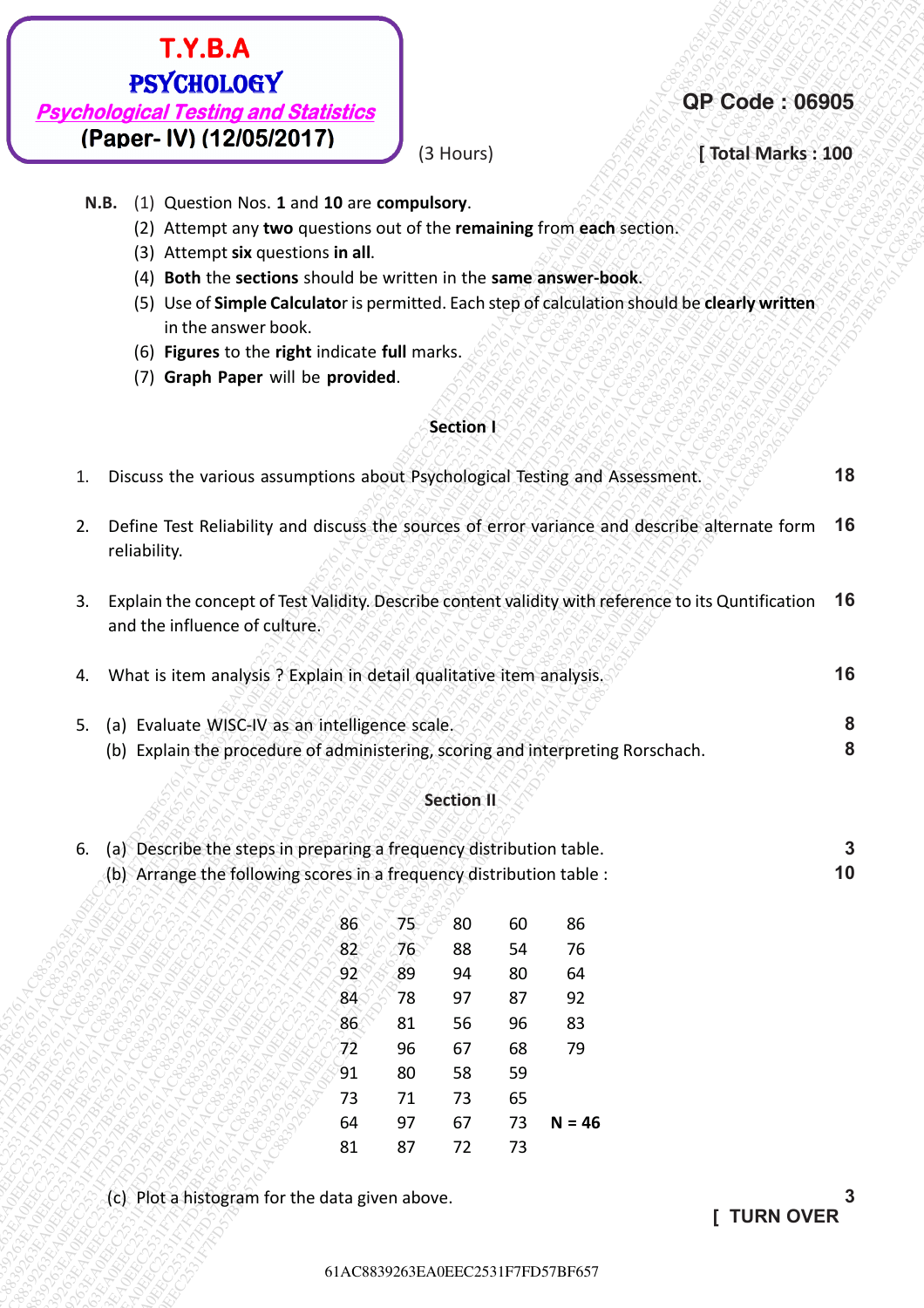- 7. (a) Evaluate Mode as a measure of Central Tendency.
	- (b) Calculate Mean, Median and Mode for the following distribution:

| CI        | f  |
|-----------|----|
| 90-92     | 6  |
| 87-89     | 5  |
| 84-86     | 10 |
| 81-83     | 10 |
| 78-80     |    |
| $75 - 77$ |    |
| 72-74     |    |
| 69-71     |    |
| 66-68     |    |
| $63 - 65$ |    |
|           |    |

- 8. (a) Evaluate Q D as a measure of variability.
	- (b) Calculate S D for the following distribution :

| $\mathbf{2}$<br>$\mathbf{3}$<br>Evaluate Mode as a measure of Central Tendency.<br>7.<br>(a)<br>(b) Calculate Mean, Median and Mode for the following distribution:<br>$\mathsf{C}$<br>90-92<br>6<br>87-89<br>$\overline{5}$<br>40 <sub>1</sub><br>84-86<br>81-83<br>10 <sub>°</sub><br>78-80<br>41<br>75-77<br>12<br>72-74<br>Ď<br>69-74<br>$\overline{\mathcal{A}}$<br>66-68<br>$\overline{3}$<br>$63 - 65$<br>$\mathbf{2}$<br>$N = 70$<br>3<br>(a) Evaluate Q D as a measure of variability.<br>8.<br>$\boldsymbol{9}$<br>(b) Calculate S D for the following distribution :<br><b>Class Interval</b><br>F.<br>$\hat{\mathbf{Z}}$<br>110-119<br>$\overline{6}$<br>100-109<br>$\boldsymbol{8}$<br>90-99<br>80-89<br>14<br>20 <sub>2</sub><br>$70 - 79$<br>15)<br>60-69<br>$41^\circ$<br>50-59<br>9<br>40-49<br>30-39<br>3<br>$N = 88$<br>(c) Calculate $P_{70}$ and PR of 44 from the table given in question No 8b<br>4<br>Write short notes on any four of the following :-<br>$9^\circ$<br>(a) Skewness<br>(b) Kurtosis<br>(c) Tscore<br>$(d)$ z score<br>(e) Area under normal curve<br>(f) Concept of Probability.<br>[ TURN OVER<br>61AC8839263EA0EEC2531F7FD57BF657 |  |                       |
|------------------------------------------------------------------------------------------------------------------------------------------------------------------------------------------------------------------------------------------------------------------------------------------------------------------------------------------------------------------------------------------------------------------------------------------------------------------------------------------------------------------------------------------------------------------------------------------------------------------------------------------------------------------------------------------------------------------------------------------------------------------------------------------------------------------------------------------------------------------------------------------------------------------------------------------------------------------------------------------------------------------------------------------------------------------------------------------------------------------------------------------------------------------------------|--|-----------------------|
|                                                                                                                                                                                                                                                                                                                                                                                                                                                                                                                                                                                                                                                                                                                                                                                                                                                                                                                                                                                                                                                                                                                                                                              |  | <b>QP Code: 06905</b> |
|                                                                                                                                                                                                                                                                                                                                                                                                                                                                                                                                                                                                                                                                                                                                                                                                                                                                                                                                                                                                                                                                                                                                                                              |  |                       |
|                                                                                                                                                                                                                                                                                                                                                                                                                                                                                                                                                                                                                                                                                                                                                                                                                                                                                                                                                                                                                                                                                                                                                                              |  | 13                    |
|                                                                                                                                                                                                                                                                                                                                                                                                                                                                                                                                                                                                                                                                                                                                                                                                                                                                                                                                                                                                                                                                                                                                                                              |  |                       |
|                                                                                                                                                                                                                                                                                                                                                                                                                                                                                                                                                                                                                                                                                                                                                                                                                                                                                                                                                                                                                                                                                                                                                                              |  |                       |
|                                                                                                                                                                                                                                                                                                                                                                                                                                                                                                                                                                                                                                                                                                                                                                                                                                                                                                                                                                                                                                                                                                                                                                              |  |                       |
|                                                                                                                                                                                                                                                                                                                                                                                                                                                                                                                                                                                                                                                                                                                                                                                                                                                                                                                                                                                                                                                                                                                                                                              |  |                       |
|                                                                                                                                                                                                                                                                                                                                                                                                                                                                                                                                                                                                                                                                                                                                                                                                                                                                                                                                                                                                                                                                                                                                                                              |  |                       |
|                                                                                                                                                                                                                                                                                                                                                                                                                                                                                                                                                                                                                                                                                                                                                                                                                                                                                                                                                                                                                                                                                                                                                                              |  |                       |
|                                                                                                                                                                                                                                                                                                                                                                                                                                                                                                                                                                                                                                                                                                                                                                                                                                                                                                                                                                                                                                                                                                                                                                              |  |                       |
|                                                                                                                                                                                                                                                                                                                                                                                                                                                                                                                                                                                                                                                                                                                                                                                                                                                                                                                                                                                                                                                                                                                                                                              |  |                       |
|                                                                                                                                                                                                                                                                                                                                                                                                                                                                                                                                                                                                                                                                                                                                                                                                                                                                                                                                                                                                                                                                                                                                                                              |  |                       |
|                                                                                                                                                                                                                                                                                                                                                                                                                                                                                                                                                                                                                                                                                                                                                                                                                                                                                                                                                                                                                                                                                                                                                                              |  |                       |
|                                                                                                                                                                                                                                                                                                                                                                                                                                                                                                                                                                                                                                                                                                                                                                                                                                                                                                                                                                                                                                                                                                                                                                              |  |                       |
|                                                                                                                                                                                                                                                                                                                                                                                                                                                                                                                                                                                                                                                                                                                                                                                                                                                                                                                                                                                                                                                                                                                                                                              |  |                       |
|                                                                                                                                                                                                                                                                                                                                                                                                                                                                                                                                                                                                                                                                                                                                                                                                                                                                                                                                                                                                                                                                                                                                                                              |  |                       |
|                                                                                                                                                                                                                                                                                                                                                                                                                                                                                                                                                                                                                                                                                                                                                                                                                                                                                                                                                                                                                                                                                                                                                                              |  |                       |
|                                                                                                                                                                                                                                                                                                                                                                                                                                                                                                                                                                                                                                                                                                                                                                                                                                                                                                                                                                                                                                                                                                                                                                              |  |                       |
|                                                                                                                                                                                                                                                                                                                                                                                                                                                                                                                                                                                                                                                                                                                                                                                                                                                                                                                                                                                                                                                                                                                                                                              |  |                       |
|                                                                                                                                                                                                                                                                                                                                                                                                                                                                                                                                                                                                                                                                                                                                                                                                                                                                                                                                                                                                                                                                                                                                                                              |  |                       |
|                                                                                                                                                                                                                                                                                                                                                                                                                                                                                                                                                                                                                                                                                                                                                                                                                                                                                                                                                                                                                                                                                                                                                                              |  |                       |
|                                                                                                                                                                                                                                                                                                                                                                                                                                                                                                                                                                                                                                                                                                                                                                                                                                                                                                                                                                                                                                                                                                                                                                              |  |                       |
|                                                                                                                                                                                                                                                                                                                                                                                                                                                                                                                                                                                                                                                                                                                                                                                                                                                                                                                                                                                                                                                                                                                                                                              |  |                       |
|                                                                                                                                                                                                                                                                                                                                                                                                                                                                                                                                                                                                                                                                                                                                                                                                                                                                                                                                                                                                                                                                                                                                                                              |  |                       |
|                                                                                                                                                                                                                                                                                                                                                                                                                                                                                                                                                                                                                                                                                                                                                                                                                                                                                                                                                                                                                                                                                                                                                                              |  |                       |
|                                                                                                                                                                                                                                                                                                                                                                                                                                                                                                                                                                                                                                                                                                                                                                                                                                                                                                                                                                                                                                                                                                                                                                              |  |                       |
|                                                                                                                                                                                                                                                                                                                                                                                                                                                                                                                                                                                                                                                                                                                                                                                                                                                                                                                                                                                                                                                                                                                                                                              |  |                       |
|                                                                                                                                                                                                                                                                                                                                                                                                                                                                                                                                                                                                                                                                                                                                                                                                                                                                                                                                                                                                                                                                                                                                                                              |  |                       |
|                                                                                                                                                                                                                                                                                                                                                                                                                                                                                                                                                                                                                                                                                                                                                                                                                                                                                                                                                                                                                                                                                                                                                                              |  |                       |
|                                                                                                                                                                                                                                                                                                                                                                                                                                                                                                                                                                                                                                                                                                                                                                                                                                                                                                                                                                                                                                                                                                                                                                              |  | 16                    |
|                                                                                                                                                                                                                                                                                                                                                                                                                                                                                                                                                                                                                                                                                                                                                                                                                                                                                                                                                                                                                                                                                                                                                                              |  |                       |
|                                                                                                                                                                                                                                                                                                                                                                                                                                                                                                                                                                                                                                                                                                                                                                                                                                                                                                                                                                                                                                                                                                                                                                              |  |                       |
|                                                                                                                                                                                                                                                                                                                                                                                                                                                                                                                                                                                                                                                                                                                                                                                                                                                                                                                                                                                                                                                                                                                                                                              |  |                       |
|                                                                                                                                                                                                                                                                                                                                                                                                                                                                                                                                                                                                                                                                                                                                                                                                                                                                                                                                                                                                                                                                                                                                                                              |  |                       |
|                                                                                                                                                                                                                                                                                                                                                                                                                                                                                                                                                                                                                                                                                                                                                                                                                                                                                                                                                                                                                                                                                                                                                                              |  |                       |
|                                                                                                                                                                                                                                                                                                                                                                                                                                                                                                                                                                                                                                                                                                                                                                                                                                                                                                                                                                                                                                                                                                                                                                              |  |                       |
|                                                                                                                                                                                                                                                                                                                                                                                                                                                                                                                                                                                                                                                                                                                                                                                                                                                                                                                                                                                                                                                                                                                                                                              |  |                       |
|                                                                                                                                                                                                                                                                                                                                                                                                                                                                                                                                                                                                                                                                                                                                                                                                                                                                                                                                                                                                                                                                                                                                                                              |  |                       |
|                                                                                                                                                                                                                                                                                                                                                                                                                                                                                                                                                                                                                                                                                                                                                                                                                                                                                                                                                                                                                                                                                                                                                                              |  |                       |

- 9. Write short notes on any **four** of the following :—
	- (a) Skewness
	- (b) Kurtosis
	- (c) Tscore
	- (d) z score
	- (e) Area under normal curve
	- (f) Concept of Probability.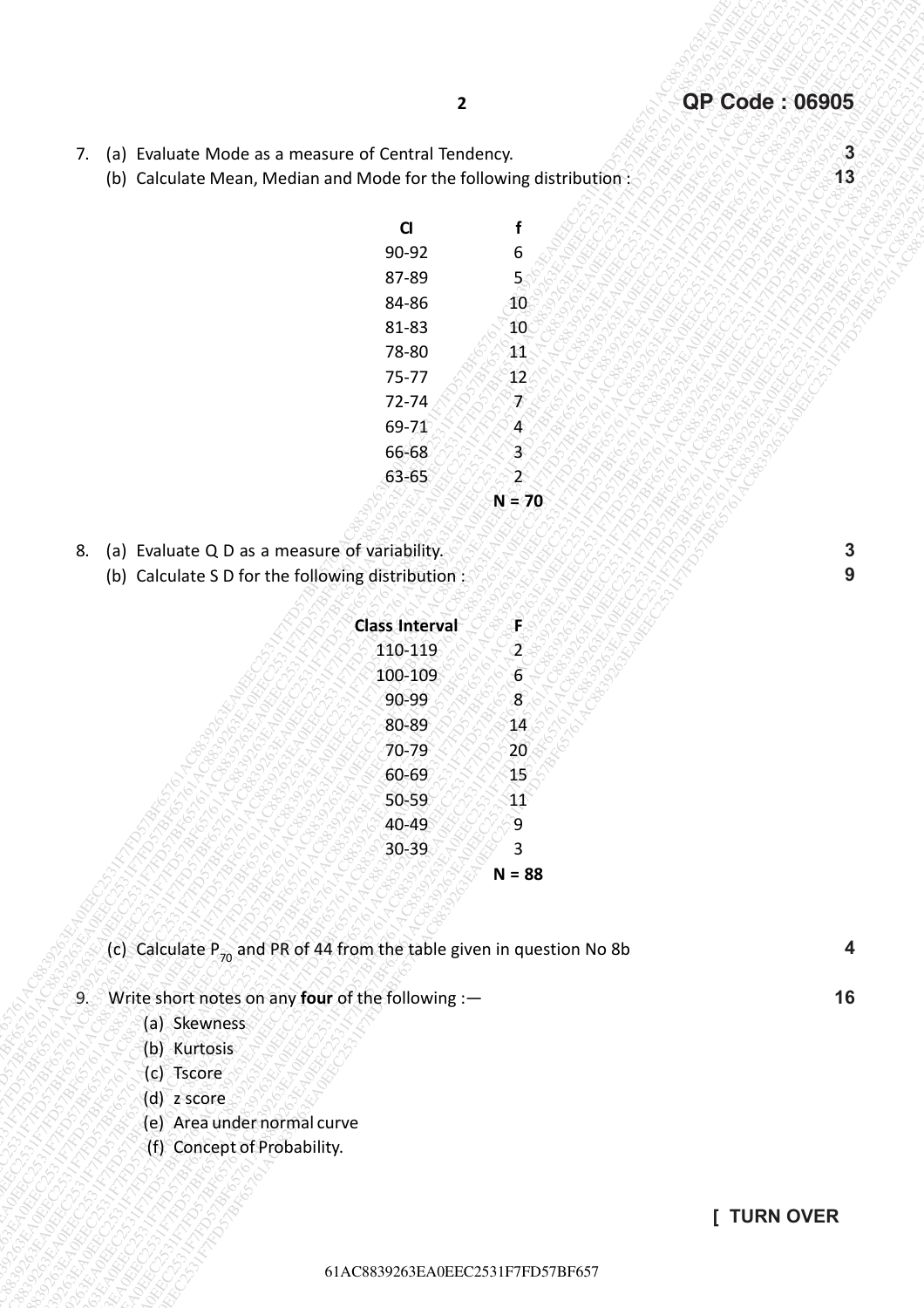- 10. (a) How is a correlation coefficient interpreted ? What are the precautions taken when interpreting this coefficient ? **4**
	- (b) Calculate the rank-order correlation for the following set of scores :

|                                                                                                            | $\overline{\mathbf{3}}$  |                                  | <b>QP Code: 06905</b> |
|------------------------------------------------------------------------------------------------------------|--------------------------|----------------------------------|-----------------------|
| 10. (a) How is a correlation coefficient interpreted ? What are the precautions taken when                 |                          |                                  | $\sqrt{4}$            |
| interpreting this coefficient?<br>(b) Calculate the rank-order correlation for the following set of scores |                          |                                  | 13                    |
|                                                                                                            |                          |                                  |                       |
|                                                                                                            | $\pmb{\mathsf{X}}$<br>50 | Υ                                |                       |
|                                                                                                            | 44                       | 70<br>78                         |                       |
|                                                                                                            | 43                       | 50<                              |                       |
|                                                                                                            | 39                       | 62                               |                       |
|                                                                                                            | 39                       | 61                               |                       |
|                                                                                                            | 37<br>36                 | 48<br>60                         |                       |
|                                                                                                            | 35 <sub>l</sub>          | 39                               |                       |
|                                                                                                            | 35                       | $\mathcal{A} \mathcal{X}$        |                       |
| (c) Interpret your answer.                                                                                 |                          |                                  | 1                     |
|                                                                                                            |                          |                                  |                       |
|                                                                                                            |                          |                                  |                       |
|                                                                                                            |                          |                                  |                       |
|                                                                                                            |                          |                                  |                       |
|                                                                                                            |                          |                                  |                       |
|                                                                                                            |                          |                                  |                       |
|                                                                                                            |                          |                                  |                       |
|                                                                                                            |                          |                                  |                       |
|                                                                                                            |                          |                                  |                       |
|                                                                                                            |                          |                                  |                       |
|                                                                                                            |                          |                                  |                       |
|                                                                                                            |                          |                                  |                       |
|                                                                                                            |                          |                                  |                       |
|                                                                                                            |                          |                                  |                       |
|                                                                                                            |                          |                                  |                       |
|                                                                                                            |                          |                                  |                       |
|                                                                                                            |                          |                                  |                       |
|                                                                                                            |                          |                                  |                       |
|                                                                                                            |                          |                                  |                       |
|                                                                                                            |                          |                                  |                       |
|                                                                                                            |                          |                                  |                       |
|                                                                                                            |                          |                                  |                       |
|                                                                                                            |                          |                                  | [ TURN OVER           |
|                                                                                                            |                          | 61AC8839263EA0EEC2531F7FD57BF657 |                       |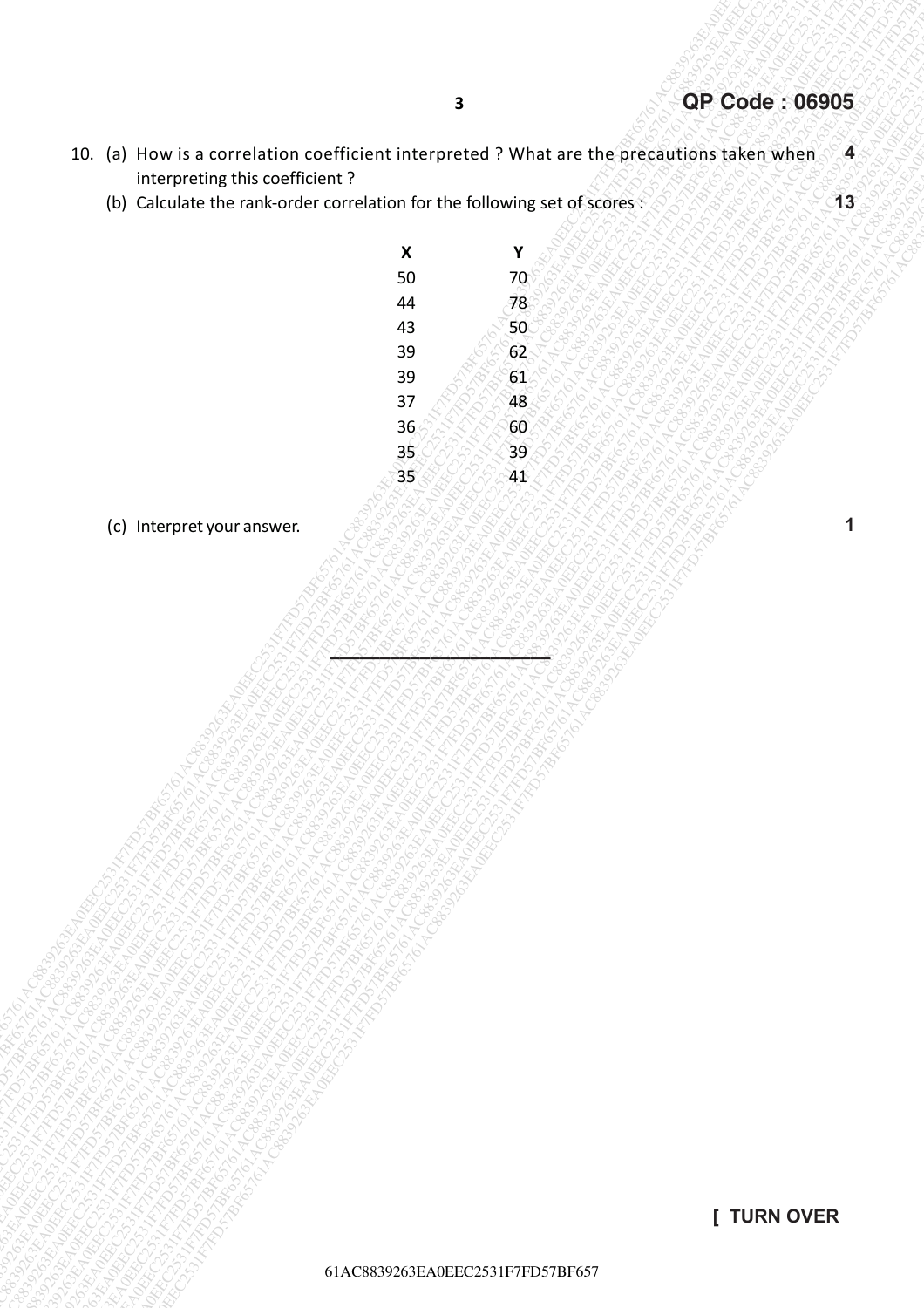# (मराठी रूपांतर)

### $(3 \overline{d})$

[एकूण गुण : १००

- सूचना: (१) प्रश्न क्र. १ व १० अनिवार्य आहेत.
	- (२) प्रत्येक विभागातून उर्वरीत प्रश्नापैकी कोणतेही दोन प्रश्न सोडवा.
	- (३) एकूण ६ प्रश्न सोडवा.
	- (४) <mark>दोन्ही विभाग एकाच उत्तरपत्रिकेत</mark> लिहा.
	- (५) गणकयंत्र वापरण्यास परवानगी आहे. गणितीय मांडणीची प्रत्येक पायरी स्पष्ट लिहा.
	- (६) उजवीकडील अंक प्रश्नाचे पूर्ण गुण दर्शवितात.
	- (७) आलेख पेपर आवश्यकतेनुसार पुरविले जातील.

### विभाग १

- १. मानसशास्त्रातीय चाचणी व मूल्यनिर्धारणासंबंधीचे विविध गृहीतके (ॲझम्हान्स) ची चर्चा करा. १८
- २. चाचणी विश्वासार्हतेची व्याख्या द्या व प्रमाद प्रसरणाच्या स्त्रोताची चर्चा करा आणि पर्याय बाब विश्वासार्हता १९ स्पष्ट करा.
- 'चाचणी वैधता' संकल्पना स्पष्ट करा. आशयात्मक वैधता सांस्कृतिक प्रभाव व गुणात्मक संदर्भासह **१६**  $\mathsf{B}$ . विशद करा*ँ*
- ४. घटक विश्लेषण म्हणजे काय ? गुणात्मक घटक विश्लेषण सविस्तर स्पष्ट करा. १६
- ५. (अ) (WISC-IV) ह्या बुद्धीमापन कसोटीचे मूल्यांकन करा.  $\mathcal{L}$ (ब) रोशच्या शाईच्या डागाच्या चाचणीचे व्यवस्थापन, गुणांकन व अर्थविवरण स्पष्ट करा.  $\overline{\mathcal{L}}$

### **I TURN OVER**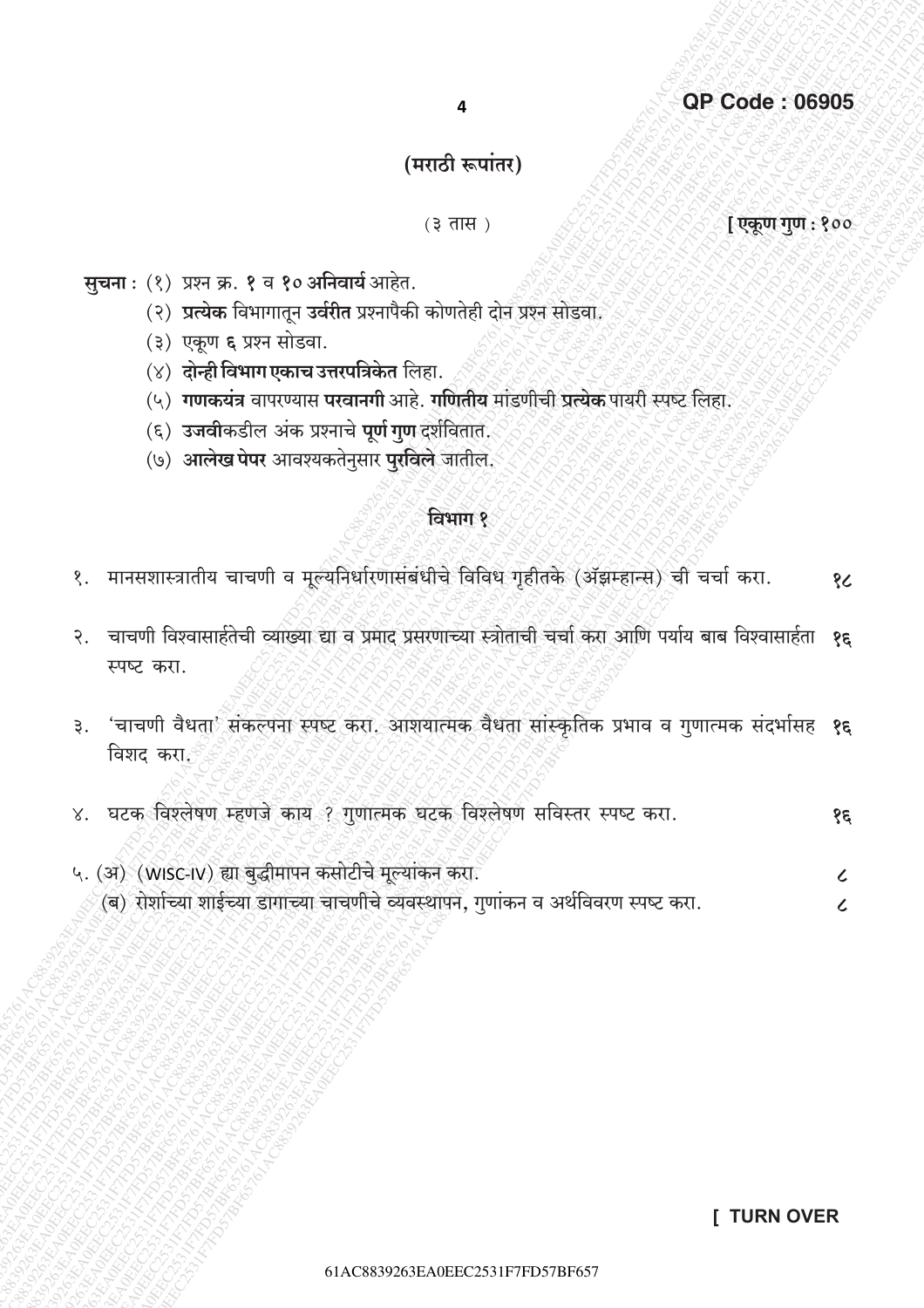80

 $\overline{\mathbf{z}}$ 

३

१३

### विभाग २

5

- ६. (अ) वारंवारित विभाजन तक्याचा पायऱ्या स्पष्ट करा.
	- (ब) खालील सुट्या प्राप्तांकापासून वारंवारिता विभाजन तक्ता तयार करा<sup>ः</sup>

| ८६       | ७५ | 0،⁄ |    |    |
|----------|----|-----|----|----|
| ८२       | ७६ |     |    | 36 |
| ९२       | ८९ |     | Ó  |    |
| $\alpha$ | ЬU | ٥)  | G  |    |
| ८६       |    | ٤.  | 3  |    |
| ७२       |    | els |    | 9º |
| ९१       | ٥  |     |    |    |
| 19       | 9  | ७३  | ε  |    |
|          |    | દા૭ | ٩  | 5  |
|          | ١ġ | હર  | ७३ |    |

(क) वरिल वितरणाद्वारे (प्र. ६ ब) हिस्टोग्राम काढा.

७. (अ) केंद्रीय प्रवृत्तीच्या बहुलक या परिमाणाचे मूल्यांकन द्या.<br>(ब) खालील वितरणाद्वारे मध्यमान, मध्यांक, बहुलक काढा

| c<br>वगातर                     | खास्ता |
|--------------------------------|--------|
| ९०<br>९२                       | ٤      |
| ૮७<br>८९                       | ५      |
| $\alpha$<br>ξ<br>l             | १०     |
| ८१<br>८३                       | १०     |
| $\overline{\mathcal{C}}$<br>७८ | ११     |
| ७५–७७                          | १२     |
| ७२<br>-७४                      | ७      |
| ६९–७१                          | Χ      |
| ६६–६८                          | ३      |
| ६३–६५                          | २      |
|                                | ۱۹۸    |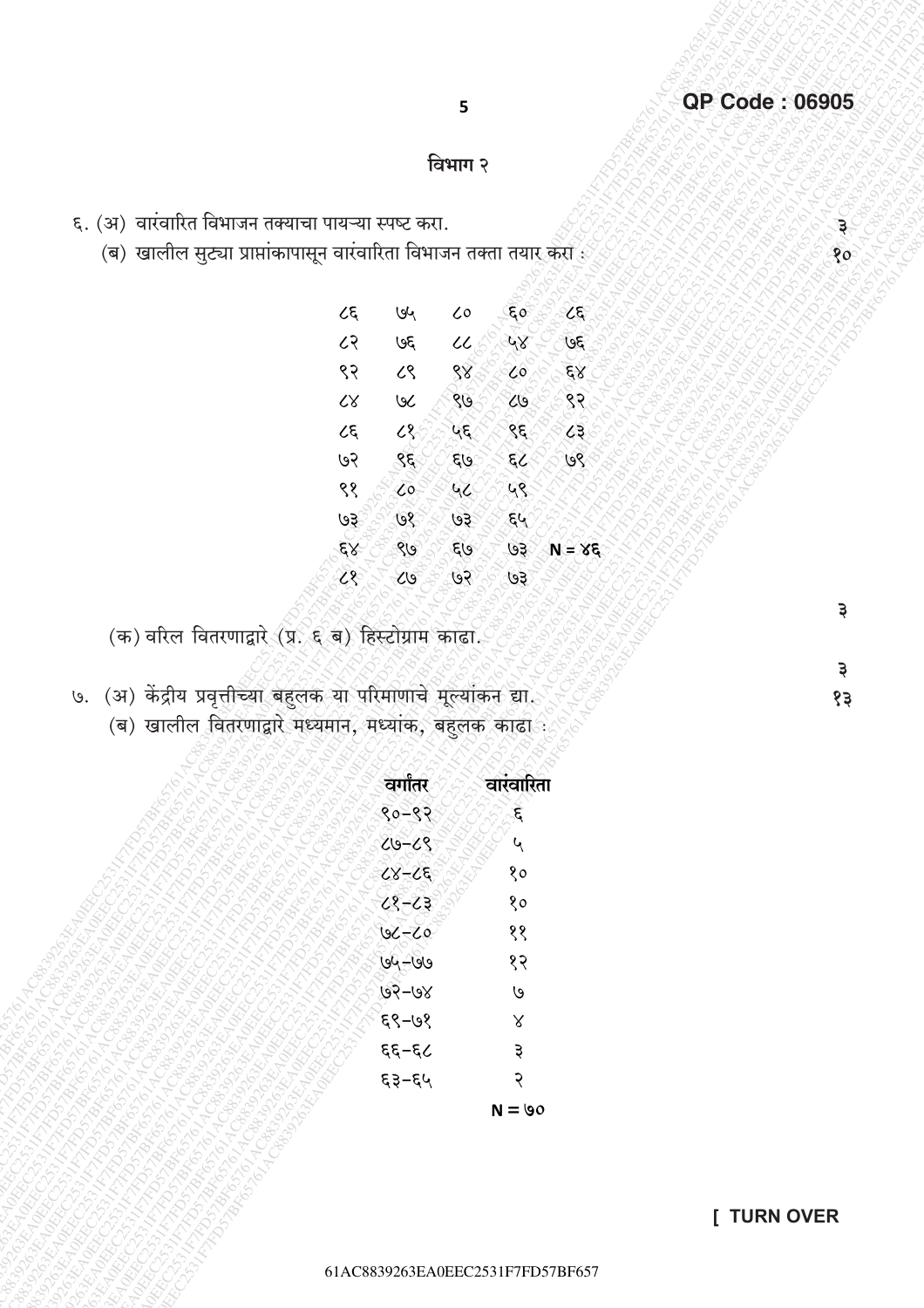ĝ.

८. (अ) परिवर्तनटितेच्या परिणामातील चतुर्थक विचलण (Q D) चे मूल्यांकन करा. (ब) खालील वितरणाचा प्रमाण विचलन (SD) काढा :

| वर्गांतर (CI) | वारंवारिता <u>(f</u> ) |
|---------------|------------------------|
| ११०-११९       |                        |
| १००–१०९       |                        |
| ९०<br>$-99$   |                        |
| ८९<br>८०      |                        |
| '৩ৎ<br>७०     |                        |
| ६०<br>ε       |                        |
| ५०            |                        |
|               |                        |
|               |                        |
|               |                        |

(क) वरिल वितरणाचा (प्र. ८ ब)  $P_{\scriptscriptstyle (0)}$  व ४४ चा PR काढा.

- ९. खालीलपैकी कोणत्याही चार वर टिपा लिहा
	- (अ) स्क्युनेस
	- (ब) कर्टोसिस
	- (क) 'टी' गुणांक
	- (ड) 'झेड' गुणांक
	- (इ) सामान्य वक्रातील सहभागी क्षेत्र
	- (फ) संभाव्यतेची संकल्पना.
- १०. (अ) सहसंबंधाचा संबंध कसा लावला जातो ? सहसंबंधाचा अर्थ लावतांना कोणती काळजी घेतली  $\times$ जाते ?

 $\frac{1}{2}$ (ब) खालील

 $83$ 

 $\mathsf{X}$ 

 $\overline{3}$ 

| सचाताल                               | ।बध $\frac{1}{\sqrt{2}}$         |                     | काढा<br>$\cdot$ : |
|--------------------------------------|----------------------------------|---------------------|-------------------|
| Ê                                    | ्यहस्<br>२००<br>ENSTS.           | ERECTED MANUFACTURE | य                 |
|                                      | IRANSIS<br>N<br>È<br>33 R.<br>È, |                     | $\overline{60}$   |
| Ş                                    | Ę<br>h<br>Ŀ,<br>ECIL<br>Ŀ,       |                     | ス お ぐ く ぎ と でんる   |
| LOS.                                 |                                  | 33/R2<br>४३<br>Ŀ,   |                   |
| <b>LOURN C.</b>                      |                                  |                     |                   |
| <b>HALL ROAD</b><br><b>Hood Book</b> |                                  | १६<br>१६<br>३९      |                   |
|                                      |                                  |                     |                   |
|                                      |                                  |                     |                   |
|                                      |                                  |                     |                   |
|                                      | <b>BRITISH AND BRANCH STATES</b> | se se se            |                   |
|                                      |                                  |                     |                   |

(क) आपला सहसंबंधाच्या उत्तराचे स्पष्टीकरण द्या.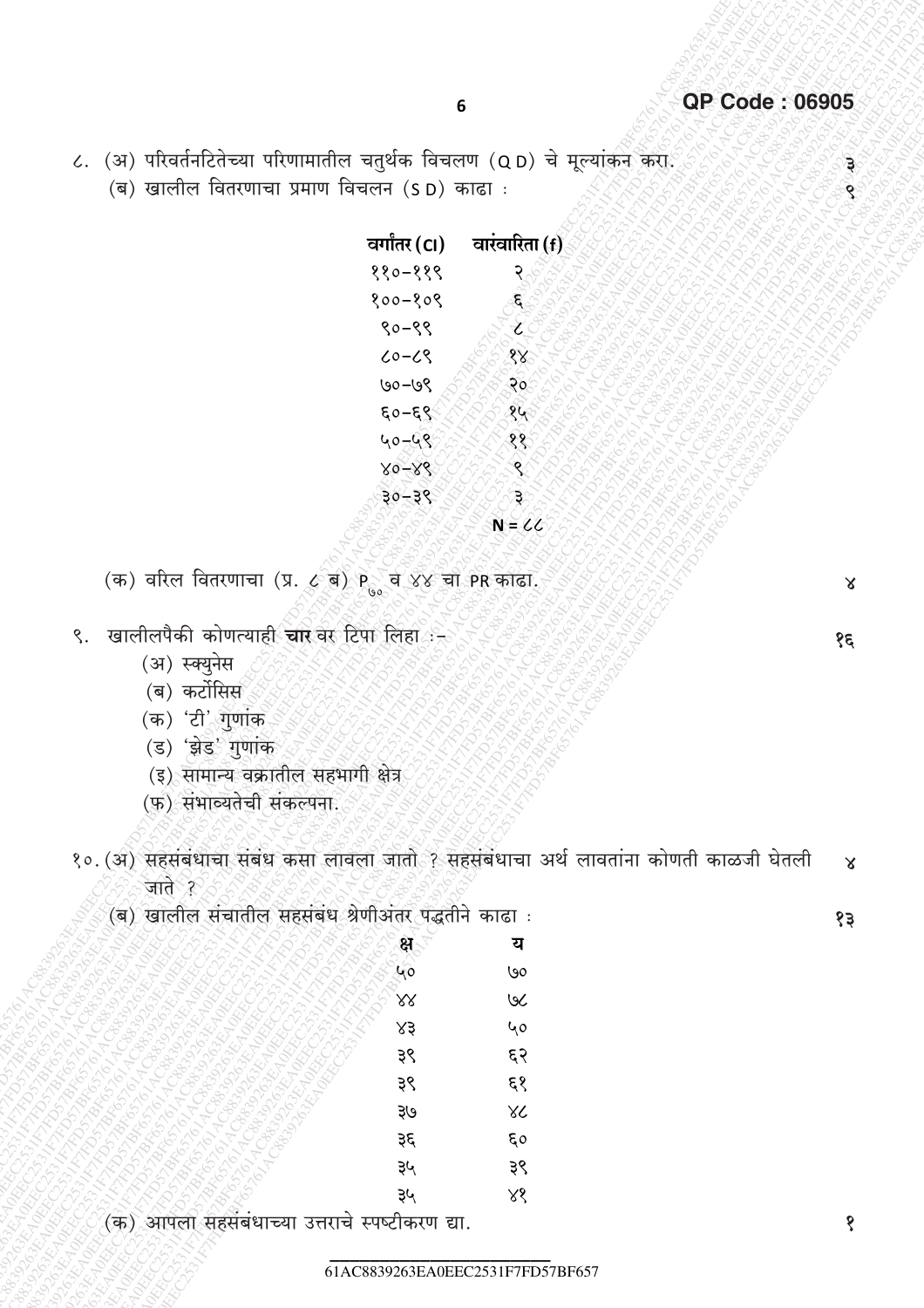|     | T.Y.B.A<br><b>PSYCHOLOGY</b>                                  |                                                                                                                                                                         | Q.P. Code: 07966 |    |
|-----|---------------------------------------------------------------|-------------------------------------------------------------------------------------------------------------------------------------------------------------------------|------------------|----|
|     | <b>Abnormal Psychology</b><br>(Paper-V) (15/05/2017)          | [Time: Three Hours]                                                                                                                                                     | [Marks:100]      |    |
|     | $N.B$ :                                                       | Please check whether you have got the right question paper.<br>1. Attempt any two question from Q.no.1 and attempt any three questions from<br>Q.no.2 to question no.8. |                  |    |
|     |                                                               | <b>OR</b><br>Attempt any five questions from question no.2 to question no.8.<br>2. Attempt five questions in all.                                                       |                  |    |
| Q.1 |                                                               | a. Explain the theories and treatment of panic disorder and agoraphobia.                                                                                                |                  | 20 |
|     | Describe gender identify disorder in detail.<br>b.            |                                                                                                                                                                         |                  | 20 |
|     | c.                                                            | Explain the phases and symptoms of schizophrenia.                                                                                                                       |                  | 20 |
| Q.2 |                                                               | Define abnormality. Explain the different causes of abnormal behavior.                                                                                                  |                  | 20 |
| Q.3 |                                                               | Discuss Freudian psychoanalytic perspective to explain abnormality.                                                                                                     |                  | 20 |
|     | Q.4 Explain conversion disorder and body dysmorphic disorder. |                                                                                                                                                                         |                  | 20 |
| Q.5 | Describe bipolar disorder and its types.                      |                                                                                                                                                                         |                  | 20 |
| Q.6 |                                                               | Discuss the diagnostic features, theories and treatment of antisocial personality disorder.                                                                             |                  | 20 |
| Q.7 |                                                               | Elaborate on different theories and treatment of mental retardation.                                                                                                    |                  | 20 |
|     |                                                               |                                                                                                                                                                         |                  |    |
| Q.8 |                                                               | Discuss the characteristics, theories and treatment of pathological gambling.                                                                                           |                  | 20 |
|     |                                                               |                                                                                                                                                                         |                  |    |
|     |                                                               |                                                                                                                                                                         |                  |    |
|     |                                                               |                                                                                                                                                                         |                  |    |
|     |                                                               |                                                                                                                                                                         |                  |    |
|     |                                                               |                                                                                                                                                                         |                  |    |
|     |                                                               |                                                                                                                                                                         |                  |    |
|     |                                                               |                                                                                                                                                                         |                  |    |
|     |                                                               |                                                                                                                                                                         |                  |    |
|     |                                                               |                                                                                                                                                                         |                  |    |
|     |                                                               |                                                                                                                                                                         |                  |    |
|     |                                                               |                                                                                                                                                                         |                  |    |
|     |                                                               | 4E21DEFB9D6DC36590CFF89B87AF7539                                                                                                                                        |                  |    |
|     |                                                               |                                                                                                                                                                         |                  |    |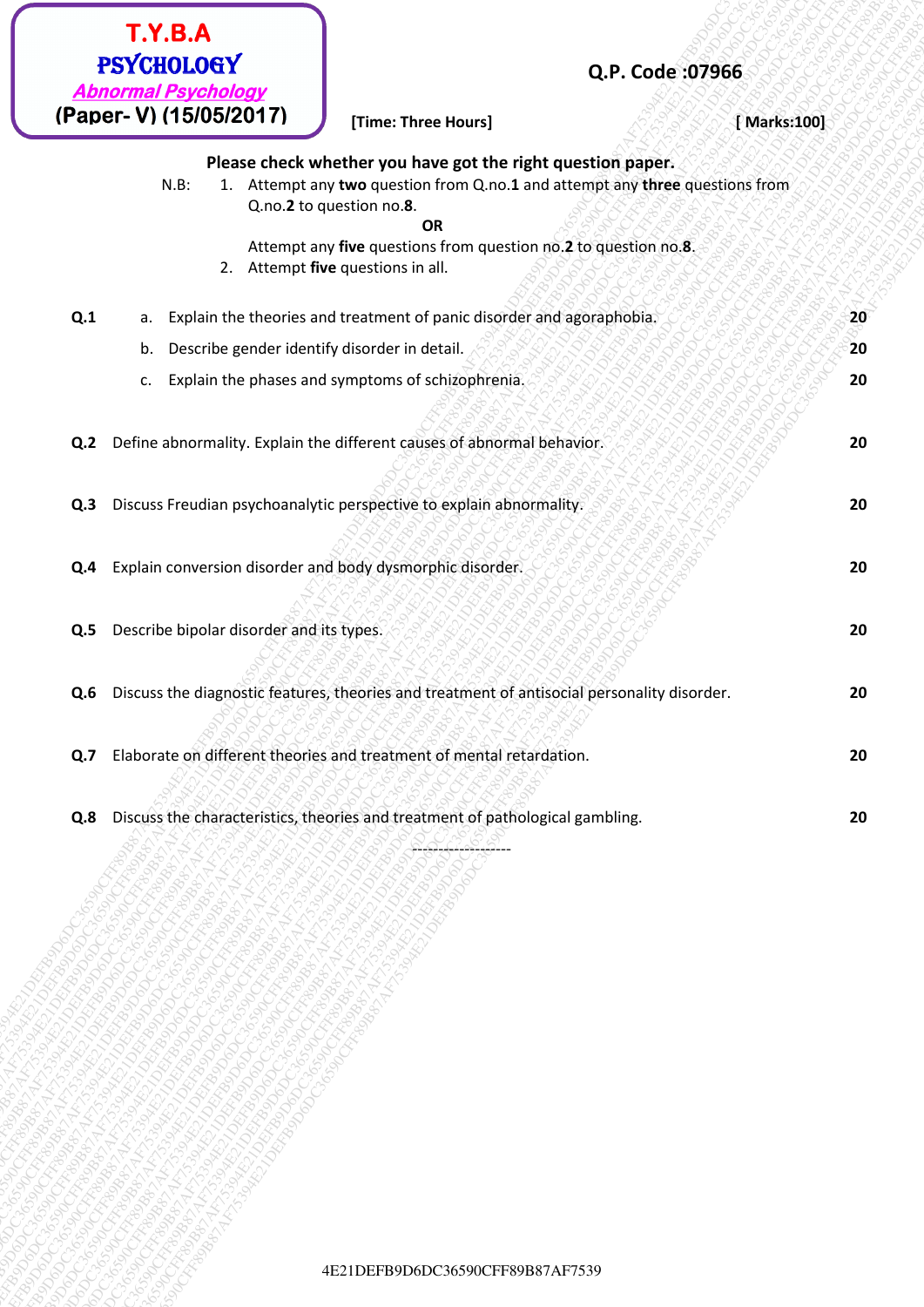### **Q.P. Code :07966**

**[**वȯळ: तीन तास**] [**गण:१०० ु **]**

Please check whether you have got the right question paper.

N.B: १. प्रश्न क्र. **१** मधून कोणतȯही **दोन** प्रश्न सोडवा आणण प्रश्न क्र. **२** तȯ प्रश्न क्र. **८** मधून कोणतȯही **तीन** प्रश्न सोडवा. ककिंवा

प्रश्न क्र. **२** तȯ प्रश्न क्र**. ८** मधून कोणतȯही **पाच** प्रश्न सोडवा.

- २. एकूण **पाच** प्रश्न सोडवा.
- **प्र. १** अ) घबराट ववकृती आणण गजबजलȯल्या जागािंववषयीची भयव्याकुलता यािंवरील ससध्दान्त व उपचार **२०** स्पष्ट करा.
- Q.P. Code 499966<br>
Please check whether during control during control during control during control during the strain of the strain of the strain of the strain of the strain of the strain of the strain of the strain of the Q.P. Code 07966<br>
Proce chack state weather earth and get the right subscriptions.<br>  $k \cdot k = \text{error. s. t. error. s. t. error. s. t. error. s. t. error. s. t. error. s. t. error. s. t. error. s. t. error. s. t. error. s. t. error. s. t. error. s. t. error. s. t. error. s. t. error. s. t. error. s. t. error. s. t. error. s. t. error. s. t. error. s. t. error. s. t. error. s$ Q.P. Code: 077966<br>
Passe check where we have got the right condition paper.<br>  $\frac{1}{2}$  are so a regressively down on the rate above  $\frac{1}{2}$  and  $\frac{1}{2}$  and  $\frac{1}{2}$  and  $\frac{1}{2}$  and  $\frac{1}{2}$  and  $\frac{1}{2}$  and  $\frac{1$ 4E21DEFB9D6DC36590CFF89B87AF75394E21DEFB9D6DC36590CFF89B87AF75394E21DEFB9D6DC36590CFF89B87AF75394E21DEFB9D6DC36590CFF89B87AF75394E21DEFB9D6DC36590CFF89B87AF75394E21DEFB9D6DC36590CFF89B87AF7539 Q.P. Code: 379866<br>  $(2\pi, 2\pi)$  and the t editor and the most applies and the most applies applies and the set of the set of the set of the set of the set of the set of the set of the set of the set of the set of the set Q.P. Code: 079566<br>
H.E. Present Cleck whether you have an altimate particle method.<br>
V.E. C. Present Cleck whether are not altimated the result of the state of the state of the state of the state of the state of the state **42.9 Code: 07966**<br>  $\frac{1}{2}$  PC = core is every absorbed the particular particular particular particular particular particular particular particular at the set of the set of the set of the set of the set of the set of th Q.P. Code: 079566<br>  $\frac{1}{2}$  Plancarized in the other and many<br>
R.R. C. Version, the figure and many distribution is a static distribution in the static distribution of the static distribution in the static distribution i Q.P. Code: 079566<br>  $\frac{1}{2}$  Plancarized in the other and many<br>
R.R. C. Version, the figure and many distribution is a static distribution in the static distribution of the static distribution in the static distribution i Q.P. Code: 079566<br>  $\frac{1}{2}$  Plancarized in the other and many<br>
R.R. C. Version, the figure and many distribution is a static distribution in the static distribution of the static distribution in the static distribution i Q.P. Code: 079566<br>  $\frac{1}{2}$  Plancarized in the other and many<br>
R.R. C. Version, the figure and many distribution is a static distribution in the static distribution of the static distribution in the static distribution i Q.P. Code: 07966<br>  $\frac{1}{2}$  Plass check where the extra method of the rest method of the state of the extra method of the state state state state state is equal to the extra method of the state state state state is equal **42.9 Code 37956**<br>  $\frac{1}{2}$  Plasse check whether you also age the start ataction pole for the start of the start at the start and weak after the start at the start at the start at the start at the start at the start at t **42.5 CFF8 AF75394E21DEFF8D6DC36590CFF89B87AF75394E21DEFB9D6DC36592**<br>
42.4 E21 THE 1 POST and the strain and the strain and the strain and the strain and the strain of the strain of the strain of the strain of the strain **42P. Code: 87966**<br>  $\frac{1}{2}$ <br>  $\frac{1}{2}$ <br>  $\frac{1}{2}$ <br>  $\frac{1}{2}$ <br>  $\frac{1}{2}$ <br>  $\frac{1}{2}$ <br>  $\frac{1}{2}$ <br>  $\frac{1}{2}$ <br>  $\frac{1}{2}$ <br>  $\frac{1}{2}$ <br>  $\frac{1}{2}$ <br>  $\frac{1}{2}$ <br>  $\frac{1}{2}$ <br>  $\frac{1}{2}$ <br>  $\frac{1}{2}$ <br>  $\frac{1}{2}$ <br>  $\frac{1}{2}$ <br>  $\frac{1}{2}$ <br>  $\frac$ Q.P. Code:30966<br>
(as:  $\frac{1}{2}$ Pierce there is not also there are the right speaking speed.<br>  $\frac{1}{2}$ Pierce the state of the state of the state of the state of the state of the state of the state of the state of the stat  $Q.P. Code 97996$ <br>  $Q.P. Code 97996$ <br>  $H = 12786$ <br>  $H = 12786$ <br>  $H = 12786$ <br>  $H = 12786$ <br>  $H = 12786$ <br>  $H = 12786$ <br>  $H = 12786$ <br>  $H = 12786$ <br>  $H = 12786$ <br>  $H = 12786$ <br>  $H = 12786$ <br>  $H = 12786$ <br>  $H = 12786$ <br>  $H = 12786$ <br>  $H = 12786$ <br>  $H = 12786$ <br> Q.P. Code:307966<br>
Please check of main you have got the right question gaps:<br>  $\hbar k = \tau \exp \pi \pi \tau \exp \pi \pi \cos \theta$  and the content also compute the right content and the right<br>  $\tau$  is equal to region of the right content and the **42P. Code 07966**<br>  $\frac{1}{2}$  P. Code 201966<br>  $\frac{1}{2}$  P. Code 201968<br>  $\frac{1}{2}$  P. Code 300 CFF8  $\frac{1}{2}$  P. Code 30 CFF8 CFF8 are also a matrix years and the spin and the spin and the spin and the spin and the spin and Q.P. Code 307966<br>
(This after and the United Property and the spin method of the right constitution paper.<br>
N.K. 1. 1977 as a strong about the spin method of the right construction and the spin method of the right constru ब) सल िंगभाव ओळख ववकृतीचȯ सववस्तर वणणन करा. **२०** क) छिन्नमनस्कतेचे टप्पे (फेजेस) आणि छिन्नमनस्कतेची लक्षणे स्पष्ट करा. <u>२</u>०० स्था. २० **प्र. २** अपसामान्यतȯची व्याख्या दया. अपसामान्य वतणनाची वȯगवȯगळी कारणȯ स्पष्ट करा. **२०**
	- **प्र. ३** अपसामान्यता स्पष्ट करणाऱ्या फ्रॉईडच्या मनोववश्लȯषणात्मक दृष्ष्टकोनाची चचाण करा. **२०**
	- **प्र. ४** रूपािंतरण ववकृती (कन्व्हजणन डडसऑडणर) आणण दȯहस्वरूपष्स्ितीववषयक ववकृती स्पष्ट करा. **२०**
	- **प्र. ५** ष्व्दटोकी ववकृतीचȯ आणण त्यातील प्रकारािंचȯ वणणन करा. **२०**

**प्र. ६** समाजववरोधी व्यष्ततमत्त्व ववकृतीची छनदानात्मक वȰसिष्टयȯ, ससध्दान्त आणण उपचार यािंची चचाण करा. **२०**

- **प्र. ७** मनोमािंद्यतȯचȯ वȯगवȯगळȯ ससध्दान्त आणण त्यावरील उपचार यािंचȯ सववस्तर वणणन करा. **२०**
- **प्र. ८** पॅथॉलॉजिकल गॅम्बलिंगची (जुगार) वैशिष्टये, सिध्दान्त आणि त्यावरील उपचार यांची चर्चा करा. २०

---------------------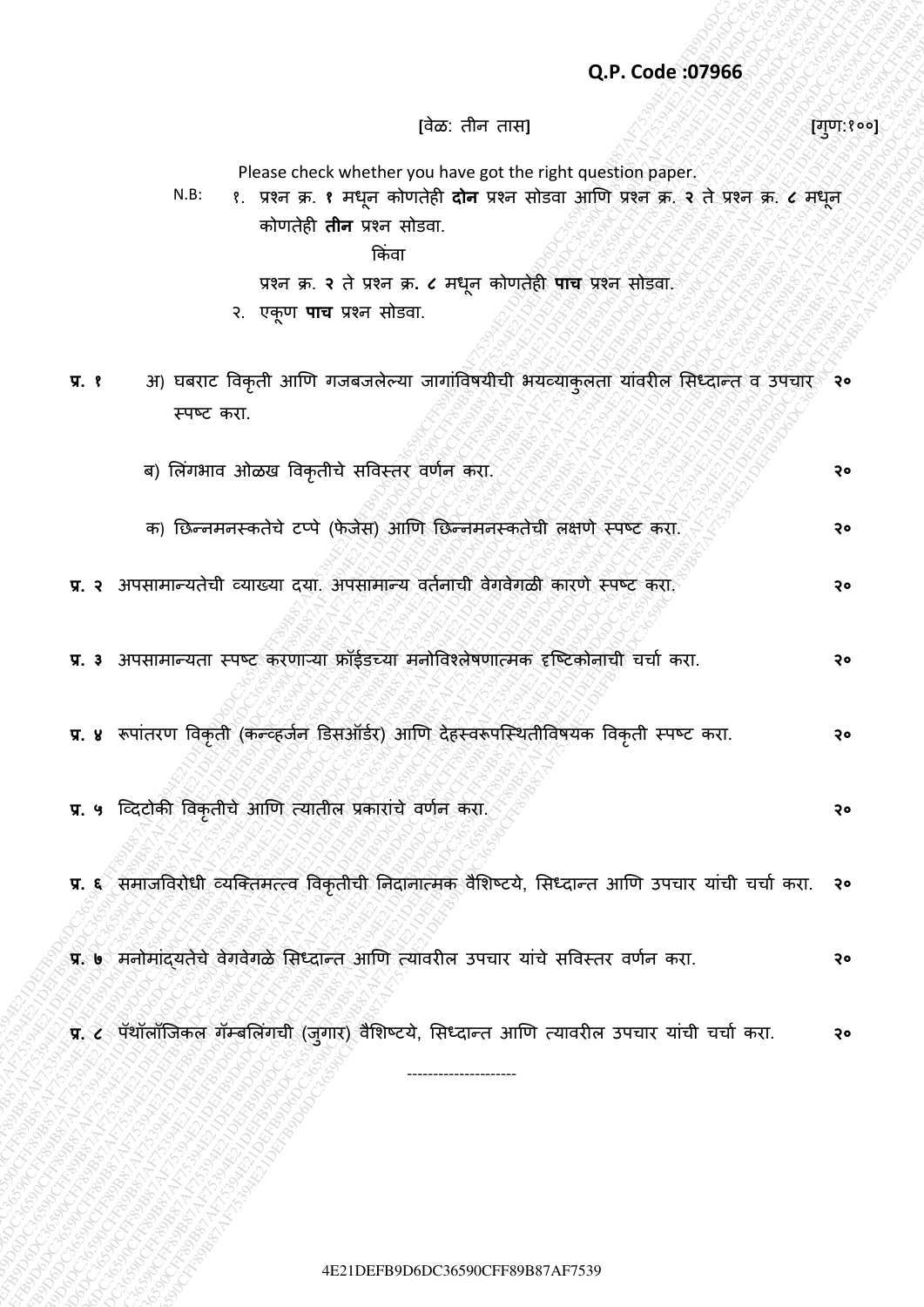| <b>Industrial and Organizational Psychology</b><br>(Paper- VI) (16/05/2017)<br>[Time: 3 Hours]<br>Please check whether you have got the right question paper.<br>1. Figures to the right indicate full marks<br>2. All answers should be written in the same answer book.<br>$N.B$ :<br>3. Attempt Q. No.1 for 40 marks any two more questions from Q. No.2 to Q. No.6<br>OR<br>Attempt any 4 from question no 2 to question no 6<br>4. Follow the same instruction as given above and also attempt Q.No.7 which is compulsory<br>Answer any two of the following<br>a) Give an overview of the selection process.<br>b) Explain objective performance appraisal techniques.<br>c) Discuss motivator hygiene theory and job characteristics theory.<br>Explain pre-training environment.<br>Describe the pressure & problems of leaders.<br>Discuss Total Quality Management.<br>Explain the physiological effects of stress.<br>Write short notes on any four of the following<br>a) Survey Opinion polls<br>b) Testing reactions to Ads<br>c) Trademarks<br>d) Sex in Ads<br>e) Brand Placement | [ Marks: 100]<br>40<br>20<br>20<br>20<br>20 |
|---------------------------------------------------------------------------------------------------------------------------------------------------------------------------------------------------------------------------------------------------------------------------------------------------------------------------------------------------------------------------------------------------------------------------------------------------------------------------------------------------------------------------------------------------------------------------------------------------------------------------------------------------------------------------------------------------------------------------------------------------------------------------------------------------------------------------------------------------------------------------------------------------------------------------------------------------------------------------------------------------------------------------------------------------------------------------------------------------|---------------------------------------------|
|                                                                                                                                                                                                                                                                                                                                                                                                                                                                                                                                                                                                                                                                                                                                                                                                                                                                                                                                                                                                                                                                                                   |                                             |
| Q.1<br>Q.2<br>Q.3<br>Q.4<br>Q.5<br>Q.6                                                                                                                                                                                                                                                                                                                                                                                                                                                                                                                                                                                                                                                                                                                                                                                                                                                                                                                                                                                                                                                            |                                             |
|                                                                                                                                                                                                                                                                                                                                                                                                                                                                                                                                                                                                                                                                                                                                                                                                                                                                                                                                                                                                                                                                                                   |                                             |
|                                                                                                                                                                                                                                                                                                                                                                                                                                                                                                                                                                                                                                                                                                                                                                                                                                                                                                                                                                                                                                                                                                   |                                             |
|                                                                                                                                                                                                                                                                                                                                                                                                                                                                                                                                                                                                                                                                                                                                                                                                                                                                                                                                                                                                                                                                                                   |                                             |
|                                                                                                                                                                                                                                                                                                                                                                                                                                                                                                                                                                                                                                                                                                                                                                                                                                                                                                                                                                                                                                                                                                   |                                             |
|                                                                                                                                                                                                                                                                                                                                                                                                                                                                                                                                                                                                                                                                                                                                                                                                                                                                                                                                                                                                                                                                                                   |                                             |
|                                                                                                                                                                                                                                                                                                                                                                                                                                                                                                                                                                                                                                                                                                                                                                                                                                                                                                                                                                                                                                                                                                   |                                             |
|                                                                                                                                                                                                                                                                                                                                                                                                                                                                                                                                                                                                                                                                                                                                                                                                                                                                                                                                                                                                                                                                                                   |                                             |
|                                                                                                                                                                                                                                                                                                                                                                                                                                                                                                                                                                                                                                                                                                                                                                                                                                                                                                                                                                                                                                                                                                   |                                             |
| f) Advertising to children and teens                                                                                                                                                                                                                                                                                                                                                                                                                                                                                                                                                                                                                                                                                                                                                                                                                                                                                                                                                                                                                                                              | 20<br>20                                    |
| Write Short Notes on any four of the following<br>Q.7<br>a) Selection Process<br>b) Halo effect<br>c) Locus of control<br>d) Theory X and Theory Y<br>e) Work Overload and Underload<br>f) Brand Loyalty                                                                                                                                                                                                                                                                                                                                                                                                                                                                                                                                                                                                                                                                                                                                                                                                                                                                                          |                                             |
|                                                                                                                                                                                                                                                                                                                                                                                                                                                                                                                                                                                                                                                                                                                                                                                                                                                                                                                                                                                                                                                                                                   |                                             |
|                                                                                                                                                                                                                                                                                                                                                                                                                                                                                                                                                                                                                                                                                                                                                                                                                                                                                                                                                                                                                                                                                                   |                                             |
| 8198A654033A5DDD10138F11D580DCC1                                                                                                                                                                                                                                                                                                                                                                                                                                                                                                                                                                                                                                                                                                                                                                                                                                                                                                                                                                                                                                                                  |                                             |

- Q.2 Explain pre-training environment.
- Q.3 Describe the pressure & problems of leaders.
- Q.4 Discuss Total Quality Management.
- **Q.5** Explain the physiological effects of stress.  $\frac{1}{2}$  is the stress of  $\frac{1}{2}$  and  $\frac{1}{2}$  and  $\frac{1}{2}$  and  $\frac{1}{2}$  and  $\frac{1}{2}$  and  $\frac{1}{2}$  and  $\frac{1}{2}$  and  $\frac{1}{2}$  and  $\frac{1}{2}$  and  $\frac{1}{2}$  and  $\frac{$
- Q.6 Write short notes on any **four** of the following a) Survey Opinion polls
	- b) Testing reactions to Ads
	- c) Trademarks
	- d) Sex in Ads
	- e) Brand Placement